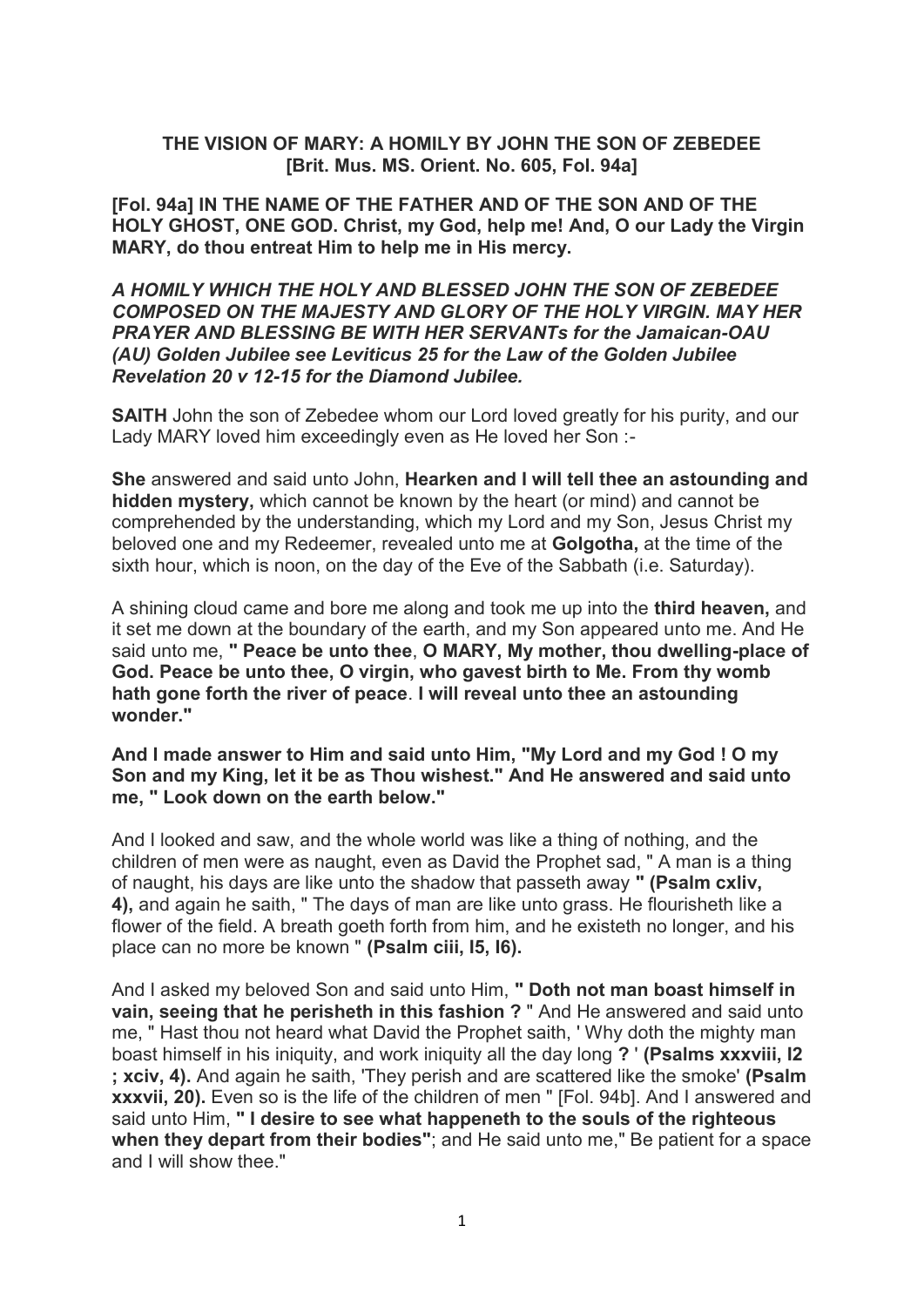**And** then I saw fourteen shining angels with the wood of the Cross in their hands, and on their breasts was the sign of the Cross of the Son of God, and in their hands were golden censers. **And they came down to meet the soul of a righteous man, and angels of light came and angels of darkness ;** when they did not find that which was their portion they left that soul. And they went out and surrounded it, and the angels crowned it with light, and they shook that soul thrice that they might carry it away from its body. And they said unto it, **" Come, come forth, thou soul, in peace. Rejoice thou, O pure and bright soul, and be glad."**

And they made it to rejoice with fans (?), and they admonished that soul and said unto it, " Rejoice thou, O pure and bright soul, and be glad, for behold, we all rejoice in thee, and thy Creator rejoiceth in thee. Get thee on, let us go into our city. Hast thou not heard what David saith, ' **I rejoiced, for they said unto me, Let us go into the House of God ?**

**Our feet stand in thy courts, Jerusalem. Jerusalem is built like a city** ' **(Psalm cxxii, I-3).** And again he saith, 'One day in thy courts, O Jerusalem, is better than a thousand [elsewhere] ' **(Psalm xxxiv, 2),** O pure, bright soul, for thou hast conquered this fleeting world, and hast reduced to shame the Devil and all his evil hosts. And the angel also rejoiceth with it because thereof, saying, ' On the First Day thou hast given me rest.' Remember what David the Prophet saith**, 'Tell me how few shall be my days. Drive me not away in the half of my year[s].**

**Thy years are from generation to generation' (Psalms xxxix, 4; Cii, 24).** And remember thou what Paul saith, ' The dwelling in this world. is a fleeting thing. And those who eat shall be like those who eat not, and those who drink like those who drink not, and those who rejoice like those who rejoice not, and those who marry like those who marry not, and those who are worthy like those who are un-worthy, for fleeting is the dwelling in this fleeting world' (compare 1 Corinthians vii, 29, 31). And all this do thou remember. Thou hast rejected and thou [Fol. 95a] hast hated this world, which groweth old and decayeth. And thou hast treated it like an old rag, and like dung, and like an enemy of thine, and thou hast loved Him Whose joy abideth for ever and ever. **Come, let us go to thy Creator, and let thy soul rejoice within thee."**

**And** the angel' came forthwith to that soul, and they examined it, and they found not their portion therein ' and they left it and departed. And the angels came down with shining crowns, and they were carrying neck-laces of gold, and fillets (?) of silver and jacinth, and ,shining ornaments, and the light thereof was seven times brighter than that of the sun. And Christ and the Paraclete Holy Ghost descended to the **fifth heaven,** and I went to salute that soul, and the angels of light uttered cries of joy, and I uttered cries of joy with them. I likened the matter to what David the Prophet saith, " Clap your hands, all ye peoples, and sing unto God with a voice of gladness " **(Psalm x1vii, i).**

And again he saith, **" Precious before God is the death of the righteous man**" **(Psalm cxvi, I5).** And they brought that soul before God, and He said unto it, " Rejoice and be glad, O soul, for behold, this is God thy Creator; worship thou and adore." And that soul bowed down before God its Creator.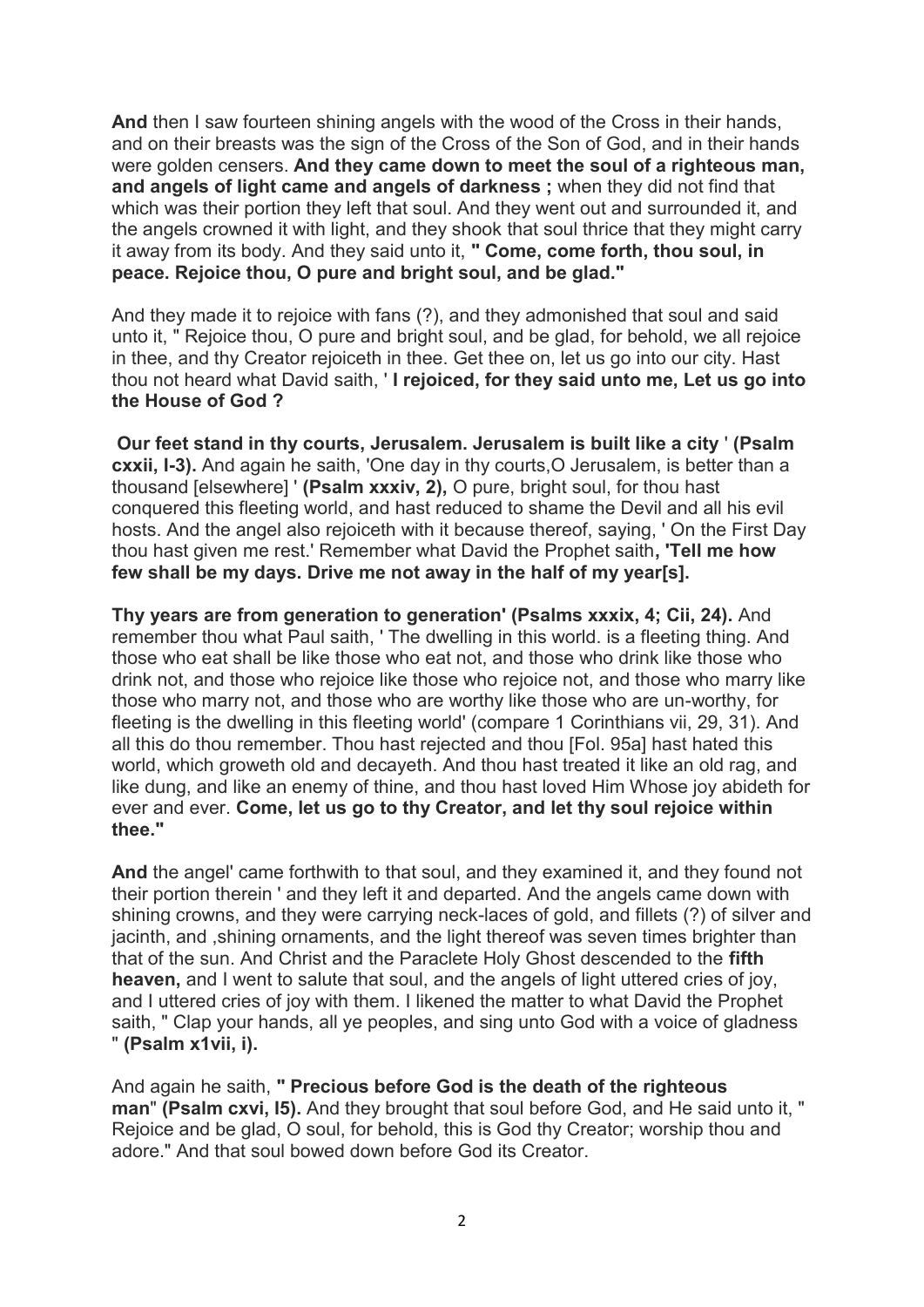And that angel who had protected it continually said unto God its Creator, "I have aforetime told Thee concerning the deeds of that soul ; reward it according to Thy righteousness." And the righteous judge answered and said unto that soul, " **Peace be unto thee**, O soul, pure, and bright, and happy as when I created thee aforetime. Now thou comest to Me like the flower of the rose, and thou per-fumest Me with the incense of the Garden (i.e. Paradise).

**As** thou hast not provoked Me to wrath, I will not anger thee; as thou hast not put Me to shame, I will not shame thee; as thou hast not lied unto Me, I will not lie unto thee. Be not sad. **As for thy body I will raise it up in the last days,** and thou shalt return to it and be as thou wast, and thou shalt rejoice and shalt have pleasure with it in the country of joy." And the Father gave that soul a white garment, the white-ness whereof was whiter than milk, and it was neither netted nor woven.

And He gave it **three shining crowns** which were seventy-eight times brighter than the sun and moon, and God called Michael the [Fol. 95b] Arch-angel and said unto him, " Take this soul and bring it into the Garden of Delight in the bosom of Abraham, Isaac and Jacob, and in the bosom of all the holy Fathers, and let it abide there and make itself happy until I come to judge all the world ; **and in the last days it shall return to the body which it had formerly, and it shall receive its wages with the saints**. "And when the thousands and the tens of thousands of angels heard [this], they said unto Him," Verily Thou hast judged [rightly] and righteous are all Thy judgements." And all the hosts of heaven rejoiced, and I rejoiced with them, even as the Prophet saith, " The judgement of God is right, and maketh the heart to rejoice " **(Psalm xix, 8, 9)**. And again he saith, " He who hath toiled in the world shall live for ever, for he shall not see corruption'' **(compare Psalm xlix, 8, 9).**

**And** we accompanied that soul on its way and we brought it into the Garden (i.e. Paradise), and the righteous and the martyrs received it, Abraham, Isaac and Jacob, and all the hosts of saints ; Adam and Eve were with them, and David with his harp played music in their midst. And they said unto that soul, " **Peace be unto thee**, O pure soul ! Come, enter into everlasting life, wherein is neither sickness nor suffering, even as the Prophet David saith, ' Return, O my soul, into thy rest, for God hath helped thee ' "**(Psalm cxvi, 7).**

And that soul went with them, and we returned to our rest. And there were some of us who said, **" Hallelujah. Hallelujah. Hallelujah. Holy, Holy, Holy God of Hosts.** The heavens and the earth are filled full with the holiness of ' Thy praise." And some of us said, " Praise be to the Father. Praise be to the Son. Praise be to the Holy Ghost. Praise be to the Father Who hath given unto this soul the kingdom of the heavens. And worship be to the Son Who hath carried it away from **Diabolos**. And thanksgiving be to the Holy Spirit Who hath delivered it out of the hand of its enemy and brought it unto the Garden of Delight **(In like manner do Thou save Ras Blessed, Thy servant) for** ever and ever. Amen." [Fol. 96a].

**And** I answered and said unto my Son, " **[Now] show me what happeneth to the soul of the sinner when it leaveth his body**." And He said unto me ,"**Be patient, and I will show thee**."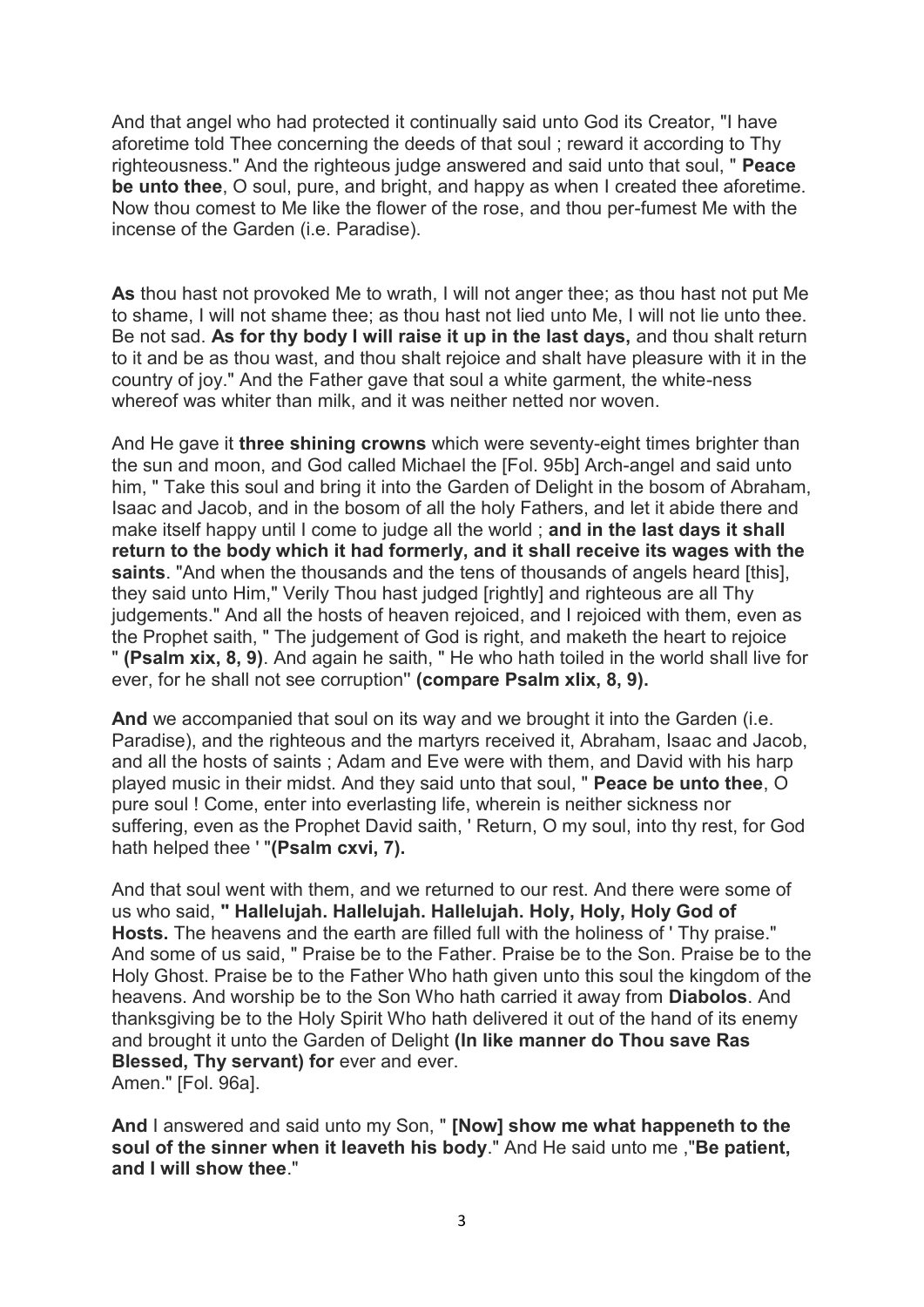**And I looked down under the earth, and I saw angels of light and angels of darkness approach that soul at the same time. And an angel of light examined it, and he lacked his portion in respect of it, and he left that soul and departed.** '

**And an angel of darkness came and examined that soul ' and he found his portion in it. And the Paraclete came forth from it. And Temleyakos came into the belly of that soul, and the heavens and the earth compressed it.**

**And there stood up before its eyes all the sins that it had committed from its infancy to the end of its days ; and the soul was not cut off speedily from its body, but it stayed with it for three or seven (six?) hours . And that wretched soul went about crying out, even as David saith, "The death of the sinner is crooked " (Psalm xxxvii, 38).**

**And** again he saith, " **The wicked shall not be removed from the judgement "** (**compare Psalm i, 5).** And that soul went forth from its body, and [the angel] carried it away, beating it with rods [like] lightnings ' and he burned it with a flame of fire, saying,"**Miserable soul, to whom wilt thou come ?**

For behold, thou hast forgotten God thy Lord, and thou hast forgotten thy Saviour and hast not remembered Him." And whilst it was saying, " I did not know,**" he carried it away and goaded on that soul like a fine ox on the day of its slaughter, and made it to run before the King.**

And that soul said,"**I did not know about all that would take place here**. Had I but known it I would never have given sleep to mine eyes, and I would never have eaten food or drunk -water until I had obtained a little rest from the Father, and the Son, and the Holy Spirit." And again it said, **"For the sake of the name of MARY, the God-bearer, let me rest a little, for my knees are tired through journeying overmuch.**

**And they answered and said unto it, "Thou hast wearied thyself by every kind of denial of MARY, the God-bearer; but she loveth not the unclean soul. She is the purest of the pure, and she is greater than heaven and earth."**

**And when that soul had thus spoken I cried out and wept many bitter tears. And I said unto my Son, "have mercy upon me, my Son, for there is no man without sin, and there is no wood which doth not smoke, and there is none pure [Fol. 96b] save Thyself in heaven and in earth."**

And my Son answered and said unto me, " Weep not, O My mother. **Mercy doth not befit him who did not show mercy upon the earth**." Now I was unable [to gainsay] this word.

**And I answered and said unto Him, " Be it according to Thy Will."**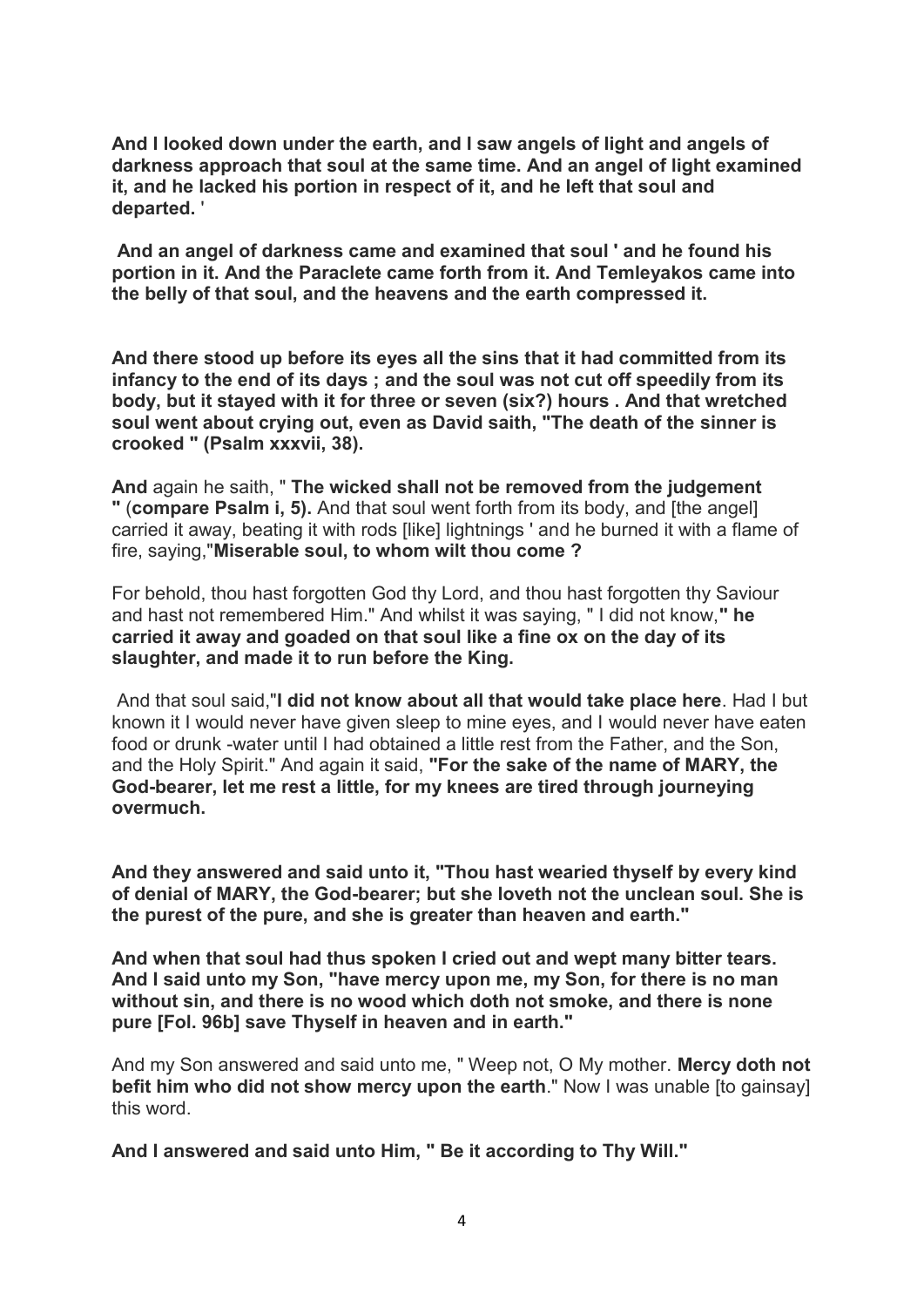And then that soul cried out the more, saying, " For the sake of MARY, the Mother of the Light, give me a little rest." And when I heard this word I cried out and wept, and when my Son heard my loud outcry He said, **" Let this soul have a little rest for the sake of the name of MARY, My mother."**

**And** then the angel let that soul have rest for a space. **And then he took it up and bore it along, and goaded it, and said unto it**, **" Woe be unto thee, O thou miserable soul. To whom wilt thou go?**

**To whom wilt thou come? By whom wilt thou take thy stand? With whom wilt thou seek asylum ? And where is the place to which thou canst return ?** "

**And the angel brought the soul to the angel of wickedness. And the spirit of fornication came before it, and the spirit of evil, and the spirit of pride, and the spirit of falsehood also came before that soul, and these spirits examined it and found their portions in it.**

**And** they said unto it, **" O miserable soul, art thou wise enough to enter into heaven ? " And the angels, and the hosts of angels came and set that soul up in their midst, and they cried out, saying, " Keep away from us this filthy soul, for if it cometh to us the foulness and the odour thereof will make us sick."**

And they all cried out with a loud voice, saying, "**Woe be unto thee, O wretched soul! Woe be unto thee** ! " And the angel took that soul up and said unto it, **This is the Lord thy God, Who created thee in His likeness, and fashioned thee with His hands ; bow down and make obeisance [to Him]."**

And that soul bowed down. And the angel who had protected it continually (i.e. its guardian angel) said unto God the Father, **" Lord, take Thou this soul which Thou didst commit to me to keep, and judge it according to the work of its hands."**

**And** God the Father answered and said unto that soul, " **O soul, why hast thou treated Me unjustly?**

**Have I separated thee from the righteous?**

**The moon and the stars of winter and of summer did I not ordain for thee? Did I not make the rain to descend for thee?**

**I created for thee food to eat and water to drink ; and I created for thee pleasant breezes and the fruits of the earth. And I have given unto thee days of happiness. Wherefore didst thou forget thy Saviour? "**

**And that soul said, " I have sinned, Lord. I have sinned. I did not understand that this was to take place, and I knew nothing about the judgement which taketh place here, and as for the Scriptures I knew nothing whatsoever about them." [Fol. 97a].**

**And** He answered and said unto that soul, **"At the testimony of three witnesses a matter standeth. And the Scriptures and the priests have talked to thee. Why didst thou not hearken unto them, O soul ?**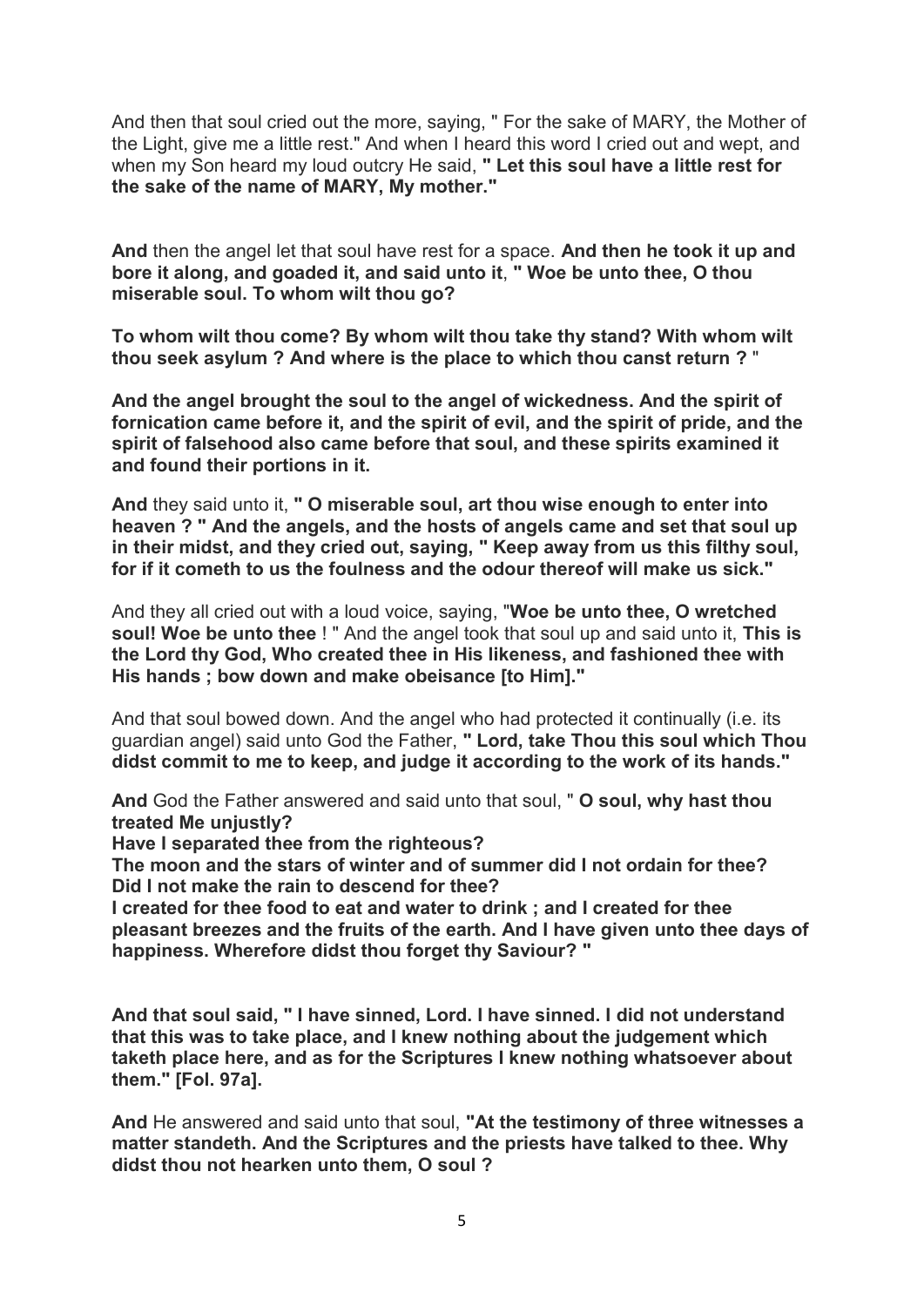**I would have prepared thee provision for thy departure. Thou hast loved darkness rather than light, and hast preferred the ' gods ' to thy Creator. I will not teach him that will not learn, and I will not show mercy on him that did not show mercy.**

**And now, cast this soul to Satan its father, and give it to Telmeyakos in Jahannam so that he may make it to dwell there. And there let it abide until I come again to judge the living and the dead and all the world. And at the last day it shall return to its body and shall go down into great punishmerit.** "

**And** when that soul heard this word it wept, saying, **"Woe is me, Woe is me, the wretched one.**

**Better for me would it have been had I never been born. Cursed be the day wherein I was born."**

**And when it spake thus we all wept and cried out, and the angels of heaven put aside their crowns.**

Even as David the Prophet saith, " Hast Thou created the children of men for naught **?** " (Psalm lxxxix, 47). And also Mark the evangelist saith, **" What will it profit a man if he gain the whole world and lose his own soul ? And what if a man hath not given a ransom for his soul (Mark viii, 36, 37).**

**And** my Son answered and said unto me, **" Come, let us walk about in the Garden (i.e. Paradise), and I will show thee the souls of the just and righteous where they live."**

And He lifted me up and brought me to a great abyss, the depth whereof is unknown, and I saw there shining houses, the splendour whereof was seven (or, six) and fifty times brighter than the light of the sun and moon. And there came to me an aged man, and he embraced (or, saluted) me, saying, **" Blessed [art thou], MARY, and blessed is the fruit of thy womb, and blessed are the eyes that see thee**." And I asked Him (i.e. her Son) and said unto Him, " What is the name of him who hath saluted me **?** " And He said, " **His name is Enoch."**

And then there came another man from that house and said unto me, " Blessed art thou, MARY and blessed is the fruit of thy womb, and blessed ' 'are the eyes that see thee." And I asked my Son, saying, **"What is his name?** " And He said unto me, " **His name is Elias."**

## **And then I saw also in that IFol. 97b] great abyss a lofty pillar of gold covered all over with inscriptions, and on it were written the names of the righteous.**

And the height of that pillar was equal to twelve cubits. And when I saw this I asked my Son, saying, " What is this that I see written upon this pillar, and what are the letters of the writing thereon? And He said unto me**, " The names of the righteous and the martyrs are written upon this pillar**." And I asked Him, saying, "Are there any effigies of them on it **?** "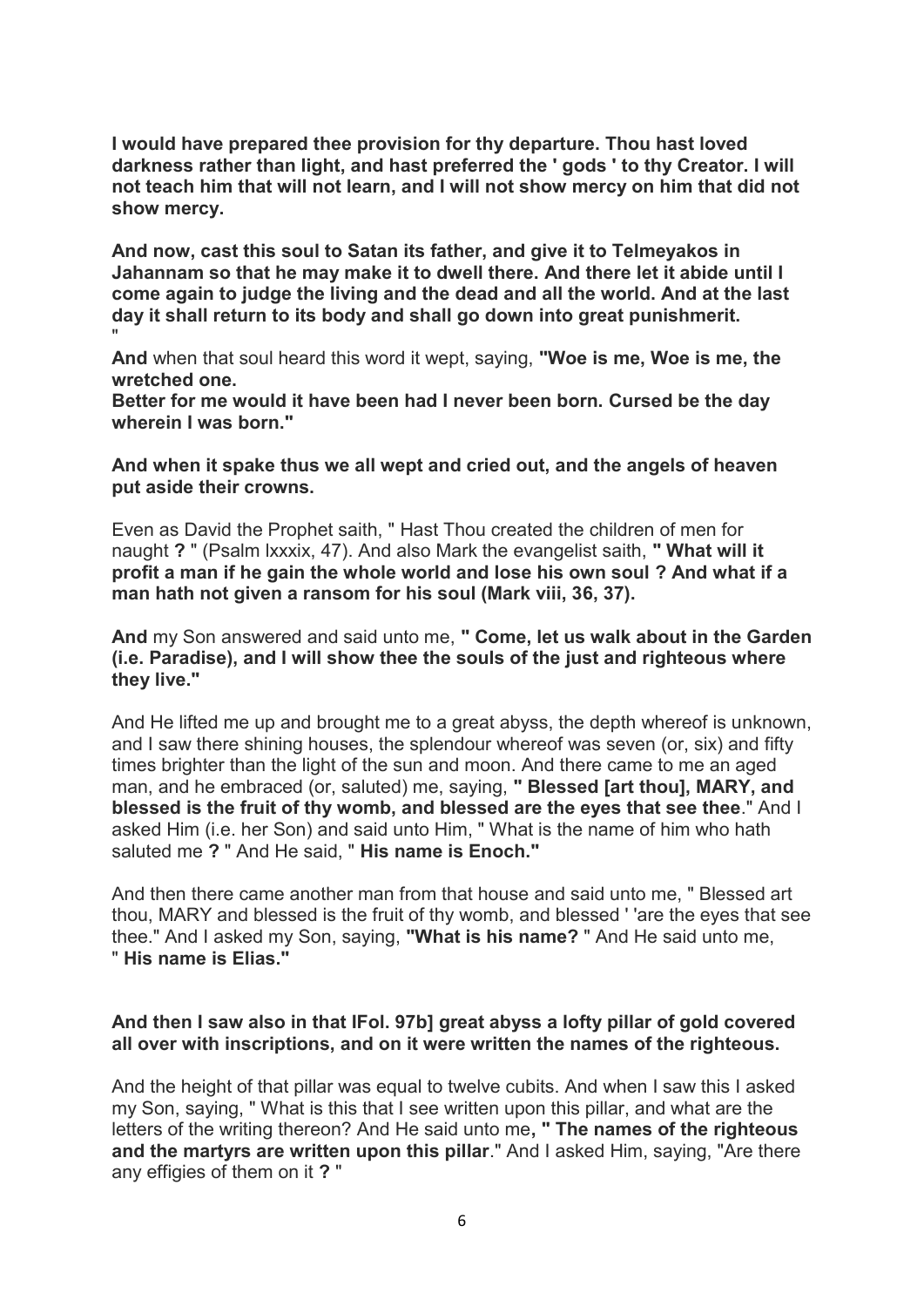**And He said unto me, " There are no effigies of them, but [the names] of all of them are written down." And I asked Him, saying, " Were they written upon this pillar before they were born ? "**

**And He said unto me, " Before their father and mother, Adam and Eve, were created they were written down." And I also saw a column of fire, and there was writing upon it, and it was larger than the pillar of gold.**

And I answered and said unto my Son, " **Were the names upon this pillar written before or after [their owners] were born ?**" And He answered and said unto me, " Hast thou not heard what the Book saith these who are enrolled before this judgement were enrolled before they were born."

**And** then He carried me onward to that city. And I looked and saw a **city** which was shining seventeen (or, sixteen) times more brightly than the sun and moon. And I saw there a vine set in the ground and the fruit thereof was abundant, and the clusters of grapes on it were very many, and there were three upon every branch. And I also saw a fig tree, and a nut tree, and almond trees of three kinds, and five hundred thousand and sixty-seven plants.

**And the perfume and the taste of the fruits carried away captive the heart.** And I answered and said unto my Son, " Unto whom doth this palace belong **?** " And He answered and said unto me, " To the man who hath lived with his wife, and the wife who hath lived with her husband, both dwelling together in purity, the man knowing no other woman, and the woman knowing no other man, but both dwelling in their purity. And when they (i.e. the angels) bring them here they give them their reward. Thus Matthew the Evangelist saith, **' Blessed are the pure in heart, for they shall see God ' " (Matt. v, 8).**

**And** then I saw behind that city a river of wine. And our father Adam was there, and Abel, and Seth, and Mahalaleel, and Cainan, and Jared, and [Fol. 98a] Arphaxad, and all the holy Fathers. And there were there Abraham, Isaac and Jacob and Terah and Reu, and when they saw me they bowed down and saluted me.

And Adam came and said unto me, " Hail to thee, MARY ! They have renewed the Lamb (?). Blessed are the eyes that see thee." **And Abel, the first fruits of the dead,** came to me, and bowed down to me and saluted me, and said, " Hail, MARY ! thou pure offering. [Blessed are the eyes] that see thee." And all the hosts of the saints came in their companies according to their majesty, and they saluted me and bowed down to me, saying**, " Marvellous is thy coming hither ! All hail ! MARY, thou beautiful dove. Blessed are the eyes that see thee."**

**And** then He lifted me onwards to the river, and brought me unto the river of honey. And there were there Moses, and Aaron, and Amos, and Isaiah, and Nahum, and Jeremiah, and Zephaniah, and Haggai, and Zechariah, the son of Barachiah, and Gideon, and**Samson, and John the Baptist,** and Yosa' (Joshua ?), and Joel, and Midad, and Eldad, and Melchaiah, and all the prophets and the sons of the prophets, and Jonah, and Ezra.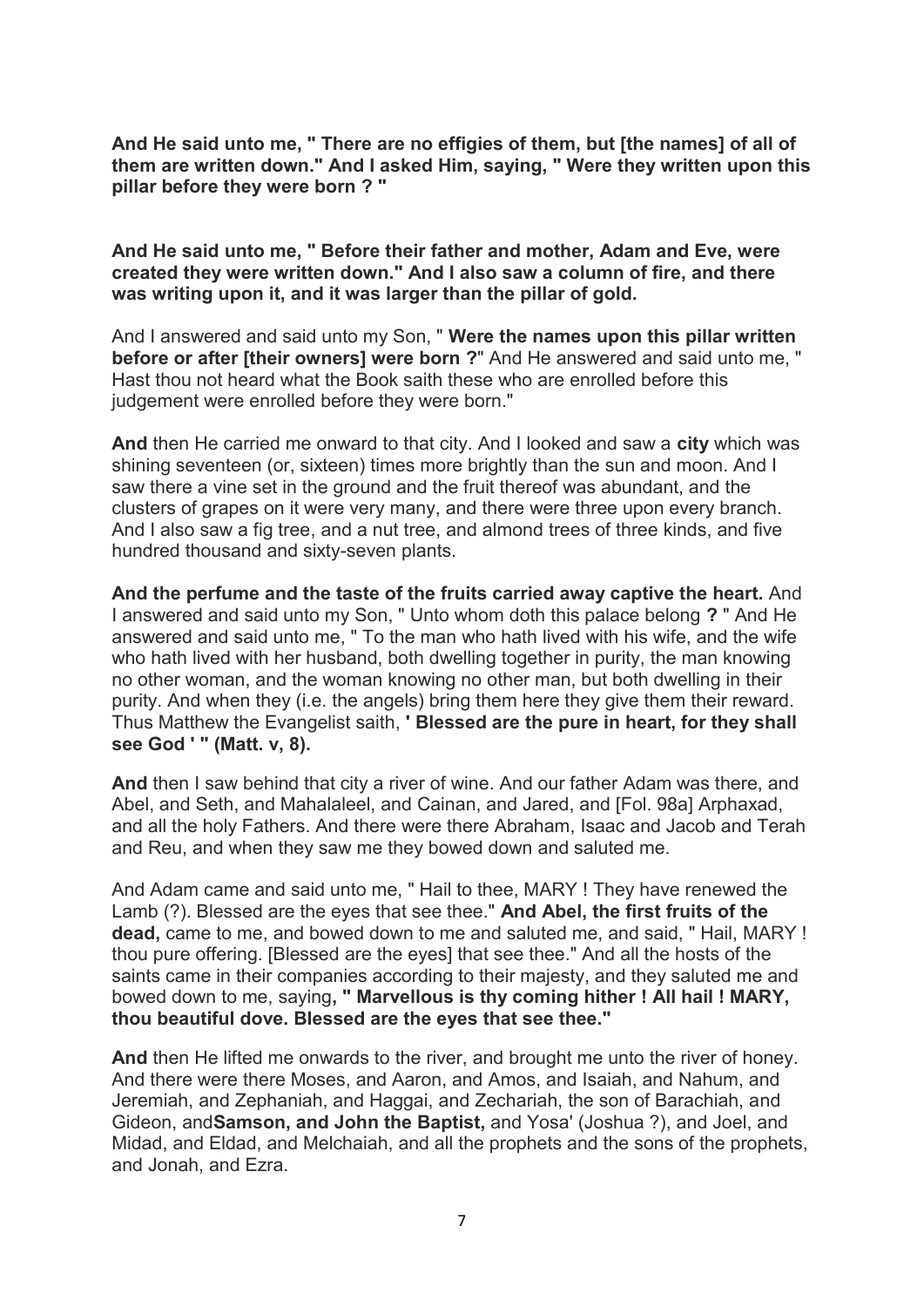And Hanna the prophetess and Elisabeth were with them. And there were other women in their places with their mother Sara, and Rebekah, and Rachel, and all the women were in one place by them-selves.

**And** Moses the Prophet came unto me, and he bowed down before me, saying, **" Greeting unto thee, MARY, thou white dove. Blessed are the eyes that see thee."** And all the prophets came to me according to their rank and habitation, and they bowed down before me and saluted me, and said unto me, " Blessed art thou, MARY, O pure palace I Blessed are the eyes that see thee." **And Eve came to me**, and she bowed down before me and saluted me, and said unto me, " **Blessed art thou, MARY, pure and shining woman I Blessed are the eyes that see thee."** And then all the [other] holy women came unto me, and bowed down before me and saluted me, and said, **" Blessed art thou, MARY, and blessed is the fruit of thy womb. And blessed are the eyes that see thee."**

**And** then [my] Son took me on to the river of milk, to the place where were one hundred and forty-four times ten thousand babes [Fol. 98b] of Bethlehem whom Herod slew, who had not polluted their bodies and their garments with the pollution of this world. And when they saw me they came from the uttermost parts of the place, and bowed down before me and saluted me, saying, **" Blessed art thou, MARY, thou object of the boast of virgins ! Blessed are the eyes that see thee."**

And I answered and said unto my Son, " **Who are these who dwell by the river of wine ?** " And He said unto me, " These who dwell by the river of wine are they who have shown love to pilgrims during their lives, and have loved them as they loved their own souls. And they fed the hungry with their bread, and they gave the thirsty water to drink from their cups, and have given their own apparel to the naked for clothing. These are they whom, when they went forth from the world, the angels carried into the presence of God that they might bow before Him and salute Him. And when they had done this and finished their adoration, He had them brought to the river of wine, and He made them to dwell here and gave them their reward (or, wages).

**And** He welcomed them whilst yet afar off, and embraced them, and kissed their mouths as if He had been acquainted with them from of old, and He showed them love, and set them down here according to their tribes and brethren. And He said unto them, '**Verily ye have overcome the fleeting world, and ye have vanquished the Devil, and have put him to shame, together with his evil hosts.**

Ye have grown up in the work of goodness and righteousness, go ye forth into the city and be joyful with us."' And again I answered and said unto Him, "And who are these who dwell by the river of honey**?** "

And He answered and said unto me, " These are they who have stretched out their hands to the poor, and their hands to the needy, even as David, the blessed man, saith, ' **Blessed is the man who succoureth the poor and needy, God shall deliver him in the day of trouble, and shall protect him, and give him life, and do good to him upon the earth** ' (Psalm xli, I,2). And Matthew the Evangelist also saith, [Fol. 99a] ' **Blessed are the merciful, for unto them shall men show mercy '** (Matt. V, 7).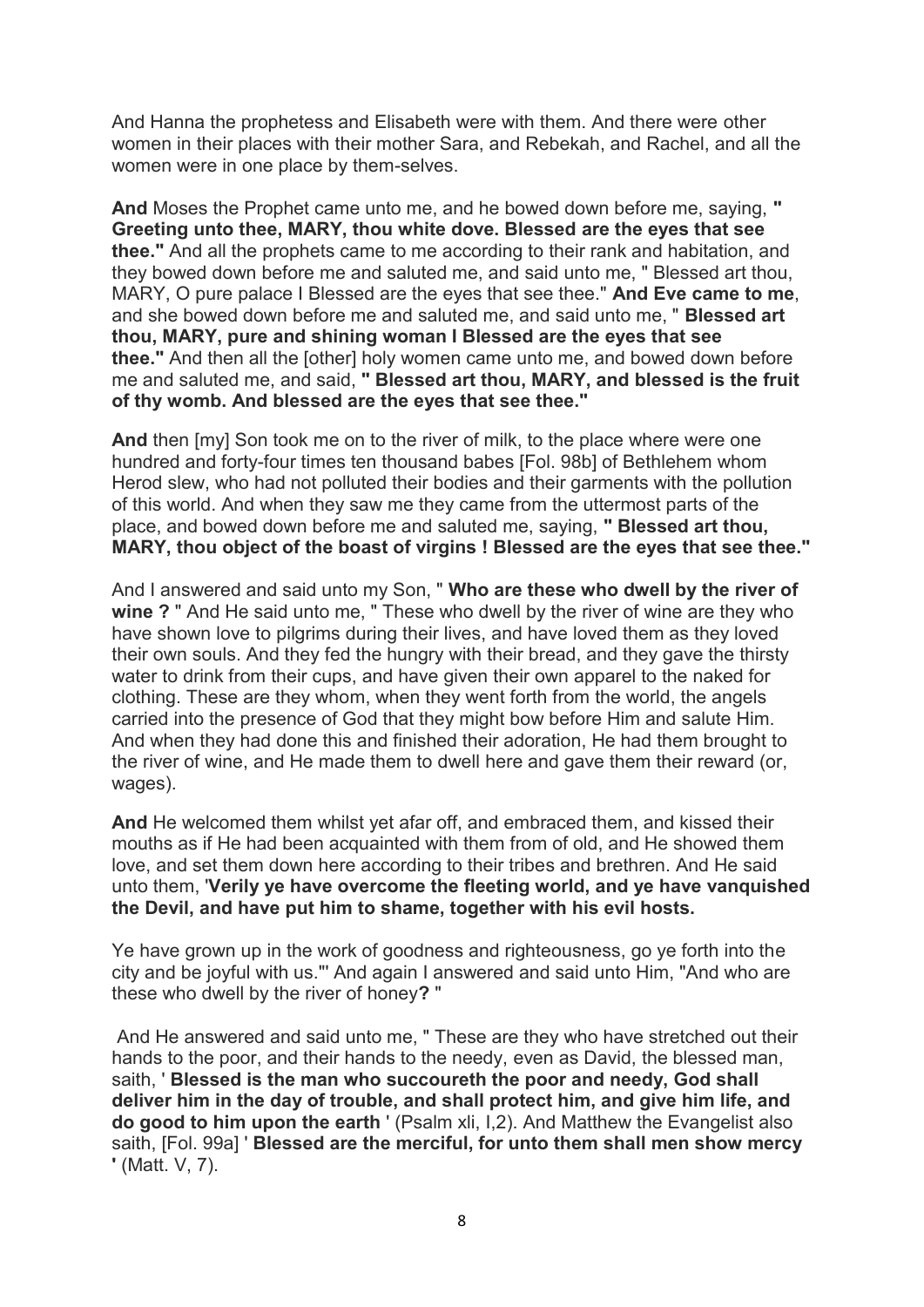**He who hath redeemed the oppressed, who hath been a father and a mother to the orphan, and a prop to the widow, and a helper to the afflicted and distressed, who hath made the miserable man to rejoice, and comforted the sad, and visited the sick, and held converse [Fol. 99a] with the prisoner, whether Jew or Gentile ('Aramawi), for they are all God's creatures, he shall dwell by the river of honey.**

**For the potter with one kind of clay doth not make of one half of it a vessel to honour and another to dishonour. Even as David saith, ' judge the poor and the orphans.. Right the oppressed and the needy, and save the solitary and the miserable, and save them from the hand of sinners (Psalm lxxxii, 3, 4).**

**And** Matthew the Evangelist also saith, ' **The oppressed shall be saved for the kingdom of heaven' (Matt. v, 10).** And the wise man Solomon saith, 'Those who have mercy on the poor shall God repay' (?) (Proverbs xiv, 2 I).

When they go forth from this world they (i.e. the angels) shall take them to God that they may bow before Him, and when they have saluted Him and finished their worship of Him, He will have them brought here to this river of honey. And the Prophets and all the righteous shall come to receive them, and shall say, ' **Ye have conquered this fleeting world and overcome the Devil and all his hosts ye into our city and rejoice with us.' "**

**And** I answered and said unto my Son, " Who are these who dwell by the river of milk **?** " **And he answered and said unto me, " Those who have purified themselves from fornication, and have kept themselves from begetting and from the impurity of women, and have never thought of this in their hearts and minds**.

For the Gospel saith, ' He who hath looked upon a woman and desired her hath already committed fornication with her in his heart ' **(Matt. v, 28).** And when those women who have kept their virginity undefiled go forth from the world, the angels shall take them into the presence of God that they may bow before Him and salute Him.

And when they have finished worship-ping, the angels shall bring them hither, and the children shall go forth and welcome them from afar off, and shall say unto them, ' **Verily ye have conquered the fleeting world, and have passed over the waves thereof, and ye are like unto us. Come into our city and rejoice ye with us.' "**

**And then my Son showed me a white land,** which shone seven times more brightly than the sun, and moon, and stars ; and the whole of it was decorated with gold and silver.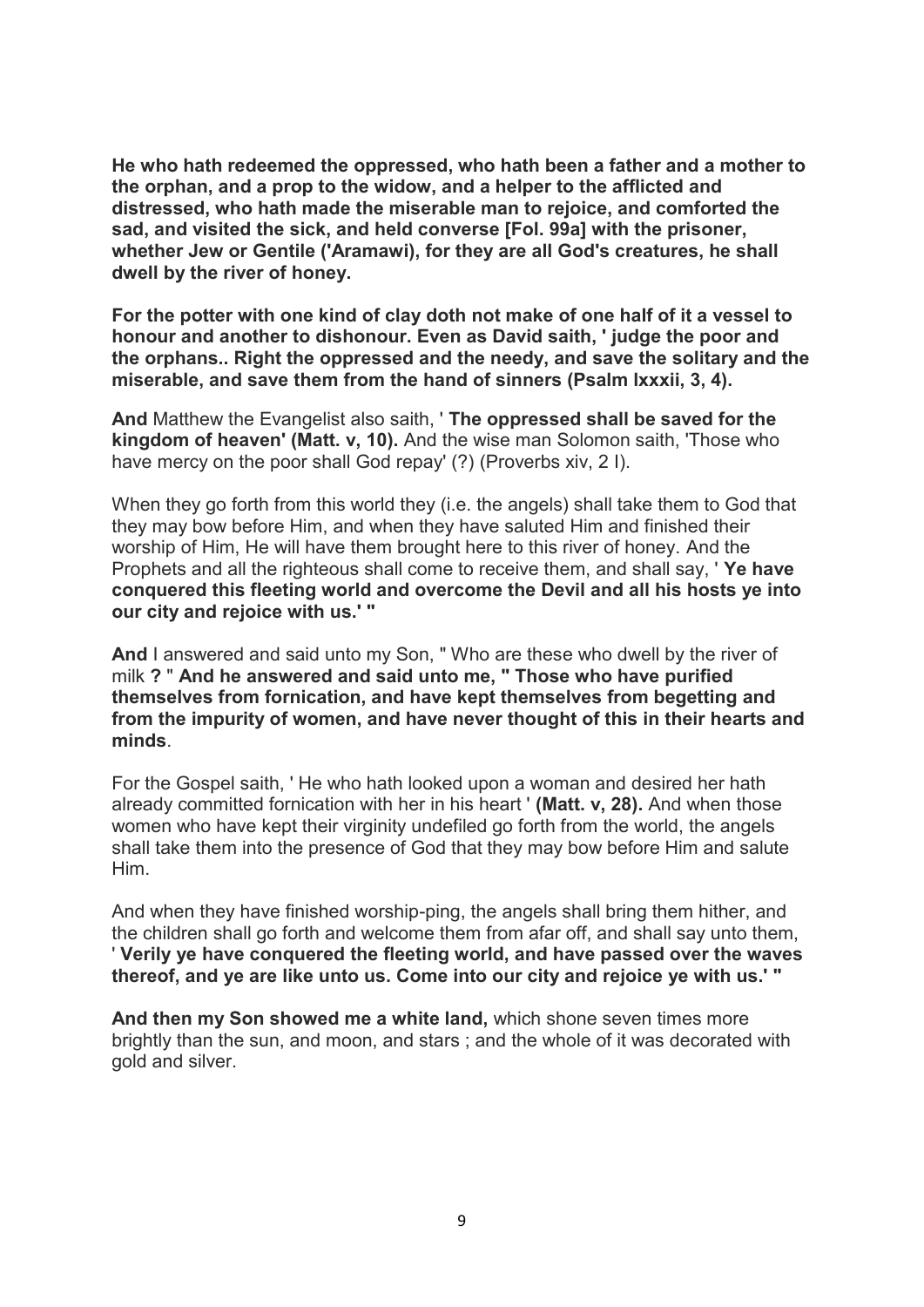And I answered and said unto my Son**, " Unto whom belongeth this city**? " And He said unto me, " **To him that hath preserved [Fol. 99b] his tongue from calumny, and to him that is without boasting and pride, to him that is not a lover of wine, and is not envious, and is not proud, who doth not provoke his brother to wrath, who is not lascivious, who hath not vilified his neighbour and is not vindictive and malicious, in whose heart revenge doth not dwell, to him that is as gentle as a dove.**

Even as Luke the Evangelist saith : ' **I say unto you, Whosoever blasphemeth against the Son of Man shall perish (sic), and he who blasphemeth against the Holy Ghost shall never be forgiven, neither in this world nor in that which is to come**.'

**Even so shall it be with these (i.e. the above- mentioned). And again Luke the Evangelist saitlh 'He who magnifieth himself shall be abased, and he who showeth himself humble shall be honoured' (Luke xii, 10; xiv,11; xviii, 14).**

**And** Matthew the Evangelist also saith, **' Blessed are the meek, for they shall inherit the earth ' (Matt. v, 5).**

And he also saith, ' Be ye wise as serpent and meek like doves ' **(Matt. x, I6).** And David saith, ' **He who calumniates his neighbour in secret him have I chased away.**

#### **He who is arrogant of eye and greedy of heart shall not hold familiar talk with me** ' **(Psalm ci, 5).**

And He also saith in the Gospel, 'Whosoever provoketh his brother without cause shall be condemned in the judgement ' **(Matt. v, 22).** And when the meek go forth from the world, the angels take them into the presence of God that they may bow before Him and salute Him.

And when they have finished worshipping, they bring them hither, and make them dwell here, and He giveth unto them their everlasting wages. Even as David the Prophet saith, ' The meek shall inherit the earth and dwell therein for evermore'**(Psalm xxxvii, 11.)** And he also saith, ' Keep meekness and thou shalt see righteousness ' **(Psalm xxv, 9).** And he also saith, **'Because of my meekness Thou wilt accept me, and wilt make me strong before Thee for ever'" (compare Psalm xxii, 26).**

**And** my Son also showed me the fore-part of the place **across the river,** and I looked and saw [there] **a mass of people**.

And there was [at] the gate of the Garden a great tree, and on seeing it a man would imagine that it was full of fruit, whereas in the inner parts thereof there was no fruit whatsoever ; and that tree used to bend down towards those people so that they might think that there was much fruit upon it.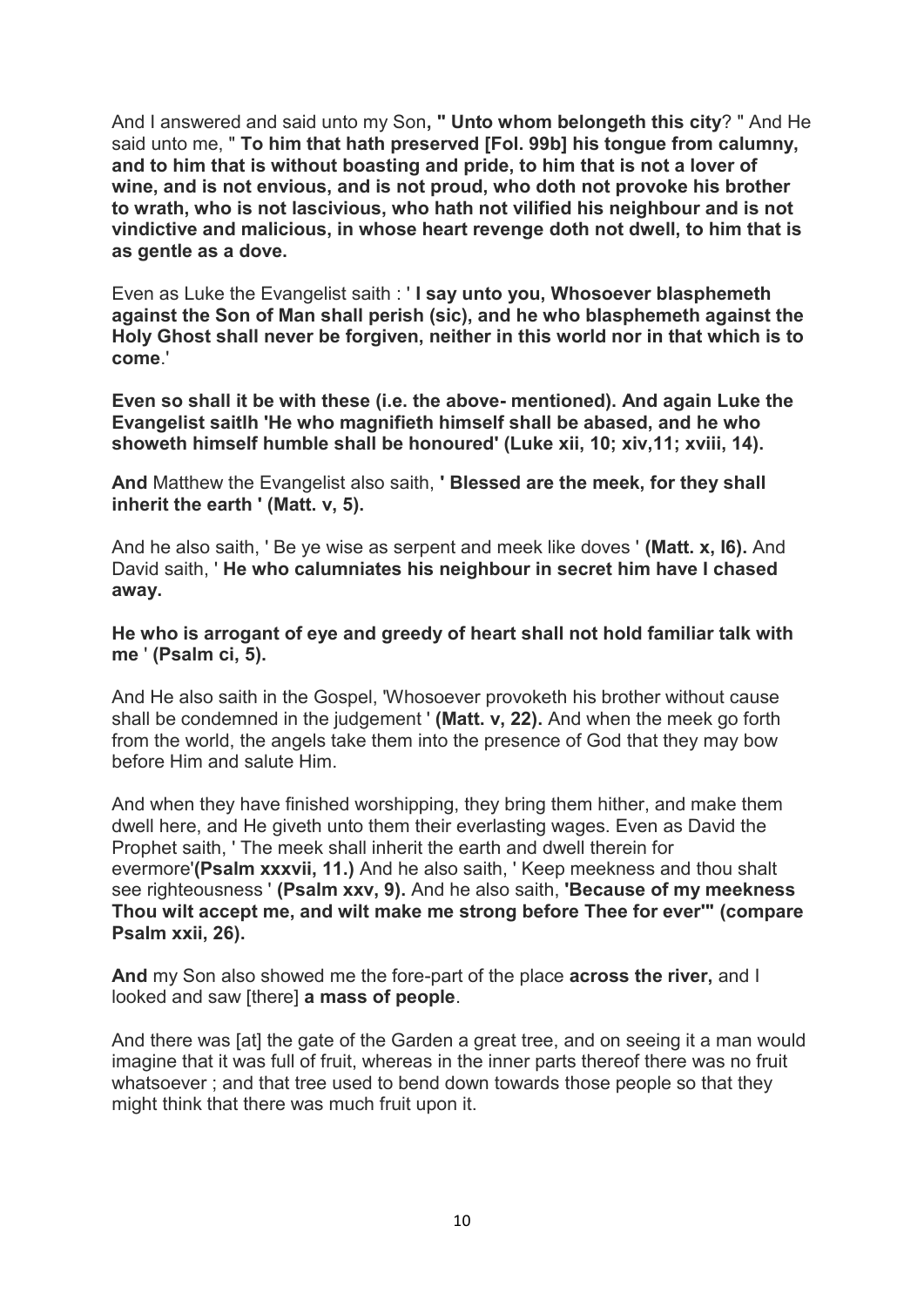When the people were hungry they searched for fruit, but they found none on that tree, and they lacked food to eat. And that tree used to bow its head, and when it did so those people bowed [Fol. 100a] their heads until they reached the ground; and then the tree. would raise itself up until its branches reached to the Garden (i.e. Paradise), and they (i.e. the people) were raised up together with it.

And when I saw this I wept bitterly, saying, " **My Son, who are these people and what is this tree which seemeth to me to be full of fruit ? "**

**And** when I looked at those people they were hungry and thirsty, and they wished to eat. And when the fruit of the tree was lacking, they fell down with it on the ground, and when that tree raised itself up they were raised up with it ; and when I saw this I was sorry.

And my Son answered and said unto me, " **Weep not, My mother. I will tell thee the hidden matter concerning those men.** In respect of fasting, and prayer, and abstinence they are perfect ; and in keeping their bodies undefiled they are perfect. But they never fed the hungry with their bread, and they never gave drink to the thirsty, and they never clothed the naked, and they never gave the pilgrim lodging in their house. And they were arrogant and boastful." And I answered and said unto my beloved Son, "**Shall these words judge them?"**

**And** He answered and said unto me, **" There is nothing which can surpass these words, and of all great sin[s] boasting and arrogance are the greatest. Through boasting the Devil fell."**

And I answered and said unto[Fol. 100b] Him, **" Did their arrogance, and boasting, and tying of their hands prevent their coming into the Garden of Delight ?** "

And He said unto me, **" Boasting and arrogance and the tying of the hand are the root of sin."** And He answered and said unto me, " These people shall dwell in this gate until I come a second time, until I come in My glory with all the saints.

And when the righteous are journeying along that road and they see .them, they shall make entreaty for them, and I will remember them, and will permit them to come into the kingdom of heaven." **And when I heard these words from His glorious mouth I gave thanks unto my Son.**

**And then He carried me onwards to that river, and He made me cross the river in a ship of gold,** and He brought me into a house, which was white and was shining with a light which was seven times brighter than the light of the sun, moon, and stars.

And I saw [Fol. 100b] couches of gold spread over with splendid cloths of finely woven work. And I answered and said unto my Son, " **For whom is this habitation intended ?** "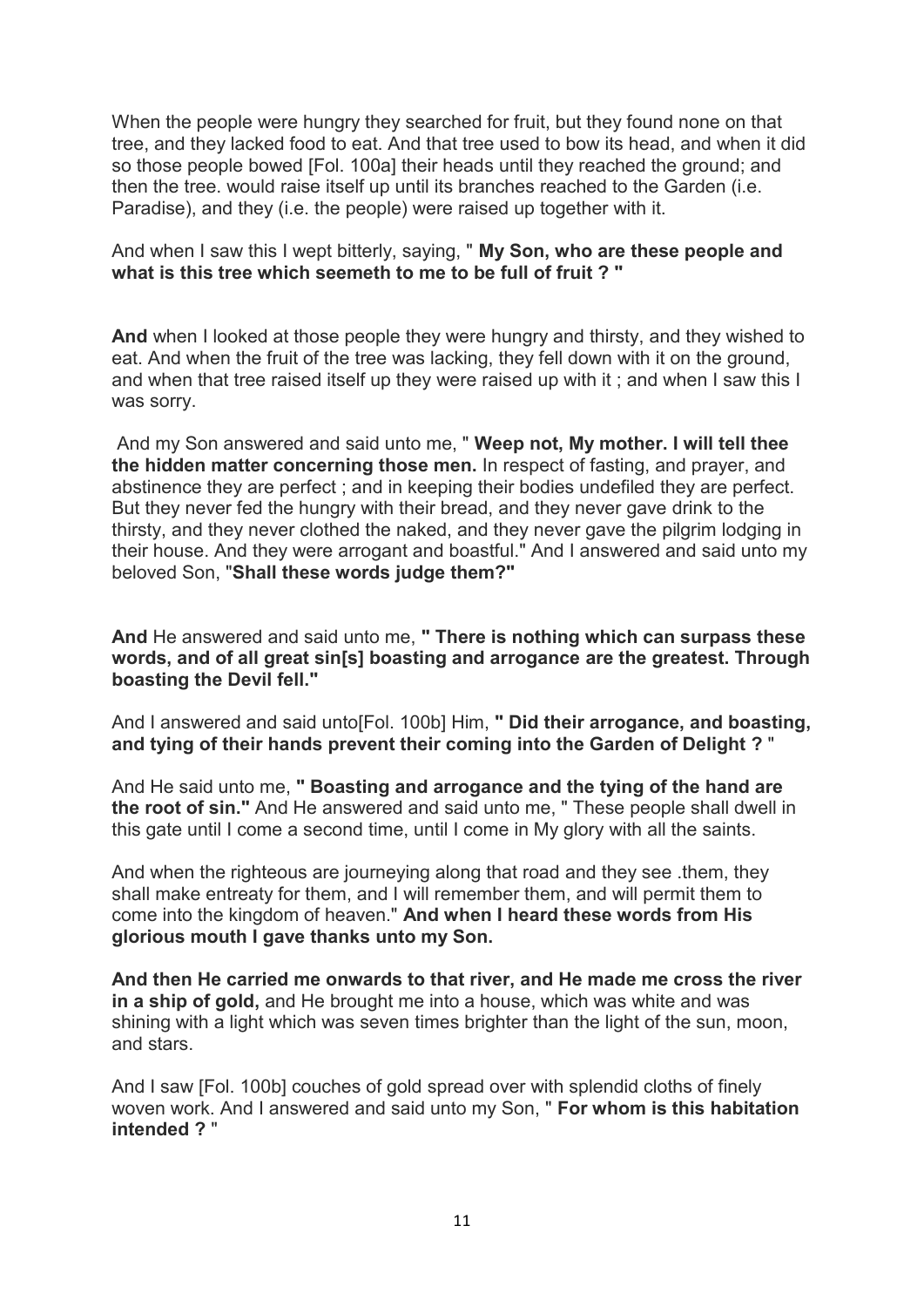And He said unto me, " For the men who have never known men, and have preserved their virginity undefiled. As David the Prophet saith, ' **Blessed art thou, and well is it with thee. Thy wife is like a pleasing vine on the citadel of thy house' (Psalm cxxviii, 3).**

And the Evangelist Matthew also saith, ' **Blessed are those who are pure in their bodies, for they shall see God '** (Matt. v, 8). And again he saith, ' Those whom God hath joined together man shall not separate; they are not two, but one' (Matt. xix, 5, 6).

**And** Mark the Evangelist also saith, ' **Blessed are those who having wives are as if they had them not'** (i Corinthians Vii, 9, 29). And when they go forth from their world, [the angels] take them to God that they may bow down before Him and salute Him. And as soon as they have finished worship-ping they bring them hither, and take them into this habitation, and give them couches of gold spread with splendid cloths."

**And** then my Son took me beyond those couches, and I saw there **a river of oil and unguent**, and I saw there also a shining city whereof the brightness was seven times greater than that of the sun.

**And I also saw there very many crowns, and their number must have been thousands of thousands, and tens of thousands of thou-sands,** and the . . . were one thousand and forty and four. And I answered and said unto my Son, " For whom are these crowns and this city **?** "

And He answered and said unto me, **"This abode and these crowns are for the martyrs who renounced and hated this fleeting world, who cut themselves off [from it], and gave themselves over to death, being driven from city to city, and suffering hunger and thirst for the sake of righteousness.**

They fulfilled what is said in the Gospel, **'Blessed are they who hunger and thirst for righteousness' sake, for they shall be satisfied. Blessed are they who are persecuted (or, driven forth) for righteousness' sake, for theirs is the kingdom of heaven ' (Matt. v, 6, 10).**

And again he saith, ' **Every one shall hate you. And not a single hair of your heads shall be destroyed and in your forbearance ye shall possess your soul (Luke xxi, I7, 19).**

**And** this city is not the reward of the righteous only, but the Apostles [Fol. 101a] shall seek the shadow thereof, and the righteous, and the Prophets, together with their disciples-for there shall be the martyrs, and the Apostles, and the seventy-two disciples and their five hundred companions, and the company of the firstborn, their governors and kings, Peter, the Rock of the Faith, and Paul, the Tongue of Unguent even as it saith in the Gospel, 'He who teacheth and doeth shall be great in the kingdom of the heavens ' " (Matt. v, 19). And whilst I was talking to my Son there came unto me all the saints [in] hosts, and the company of the firstborn, and the Martyrs, and they saluted me and said unto me, **" Hail to thee, MARY, thou fortress of the holiness of God. Blessed are the eyes that see thee."**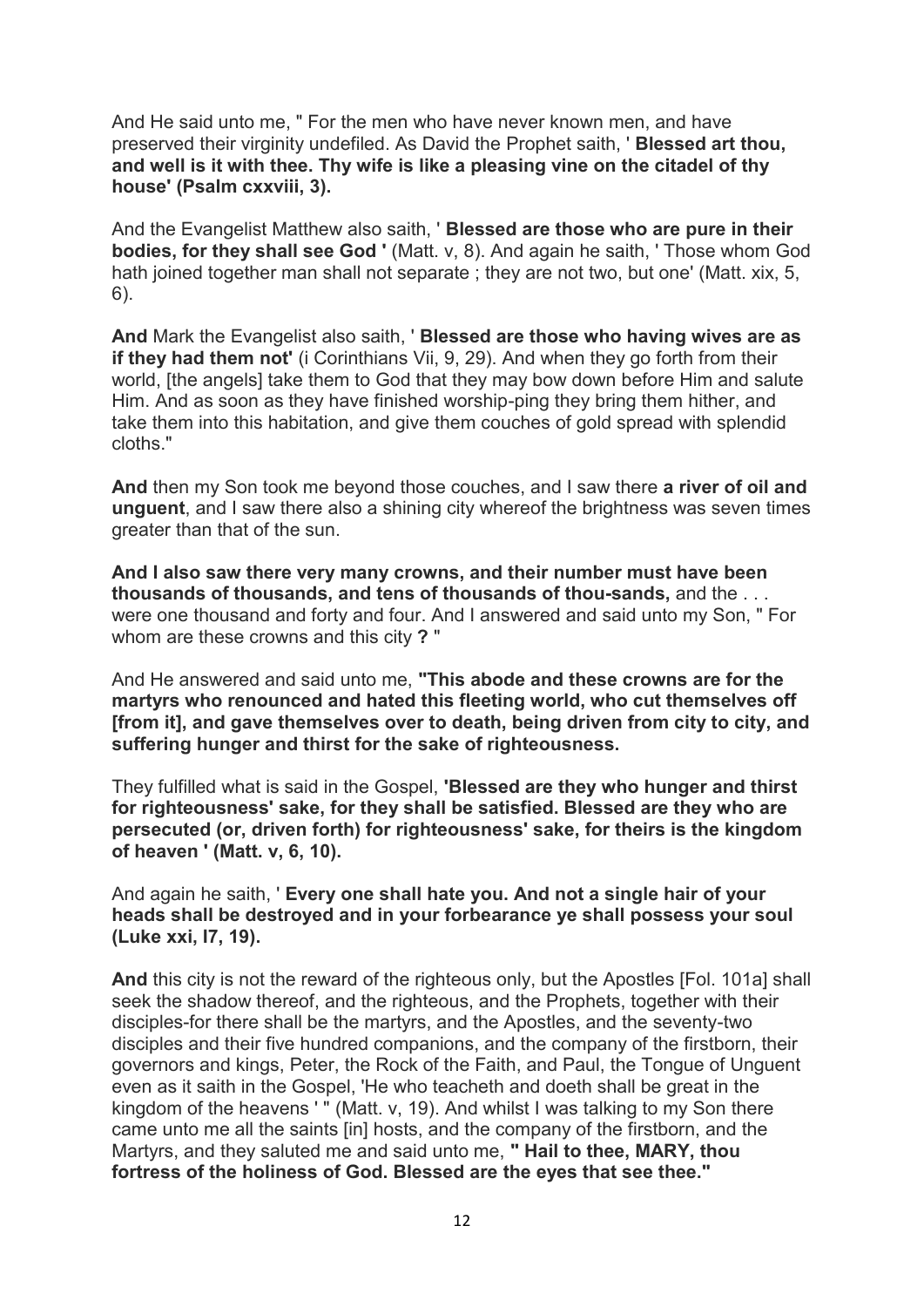**And then my Son carried me on before Him to that river**, and I saw there two hundred times ten thousand houses of light, and they were large, each being twelve cubits with the cubit of- the Father, and the Son, and the Holy Ghost. And I answered and said unto my Son, **" For whom are this habitation and the houses ? "**

And He answered and said unto me, " **For the Papasat (i.e. heads of the Church), and archbishops, and bishops, and priests, and deacons, and readers and singers of psalms**." And I answered and said unto Him, " **Will they all come into this abode ? "**

And He answered and said unto me, **" Not all of them shall enter, but a few shall come in. Hast thou not heard what it saith in the Gospel, ' Not every one that saith unto Me, Lord, Lord, shall enter into the kingdom of heaven, but every one that doeth the Will of My Father Who is in heaven ?**

**And in that day many shall say, Lord, in Thy Name we prophesied, and in Thy Name we cast out devils, and in Thy Name we did mighty works.**

And then will I say unto them, **I never knew you. Get ye gone from Me, O workers of iniquity'** (Matt. vii, 2I-23). **And as for those who are set over the churches, not all of them shall enter into this abode."**

**And** I asked Him, saying, " **Who shall enter into this abode?** " [And He said unto me], **" I will tell thee.** Those who have kept them-selves pure from fornication, and have not pursued another man's wife ; those who have not been avaricious and envious, those who have not had avarice and malice in their hearts, those who have not been proud, and arrogant, and calumniators, and boasters, and oppressors [Fol. 101b] ; those who have not worshipped idols ; those who have hated themselves, those who have not worked against their neighbours, those who have not sworn falsely ; those who have not loved dignities, and crowns upon earth, and praise before kings, and who did not neglect the church ; and those who made themselves fathers and mothers to the church, and touched My Body in purity and My Blood in purity, and did not defile My mystery and My holy things.

These are they who shall enter this Gate. **And I will describe to thee those who shall not enter it**. Those who pursue the wives'of other men, he who killeth himself, he who sweareth falsely, he who setteth avarice in his heart, the arrogant, the boastful, **the transgressor of the Law.**

**The** dancer (?), the fornicator, the impure man, he who goeth astray and worshippeth idols, and he who despiseth the House of God. This is he who shall not enter this house-even as Paul, the Tongue of Unguent, saith, ' No fornicator, or unclean man, or idolater shall inherit the kingdom of God, neither shall he enter the kingdom of heaven ' (1 Corinthians vi, 9, 10).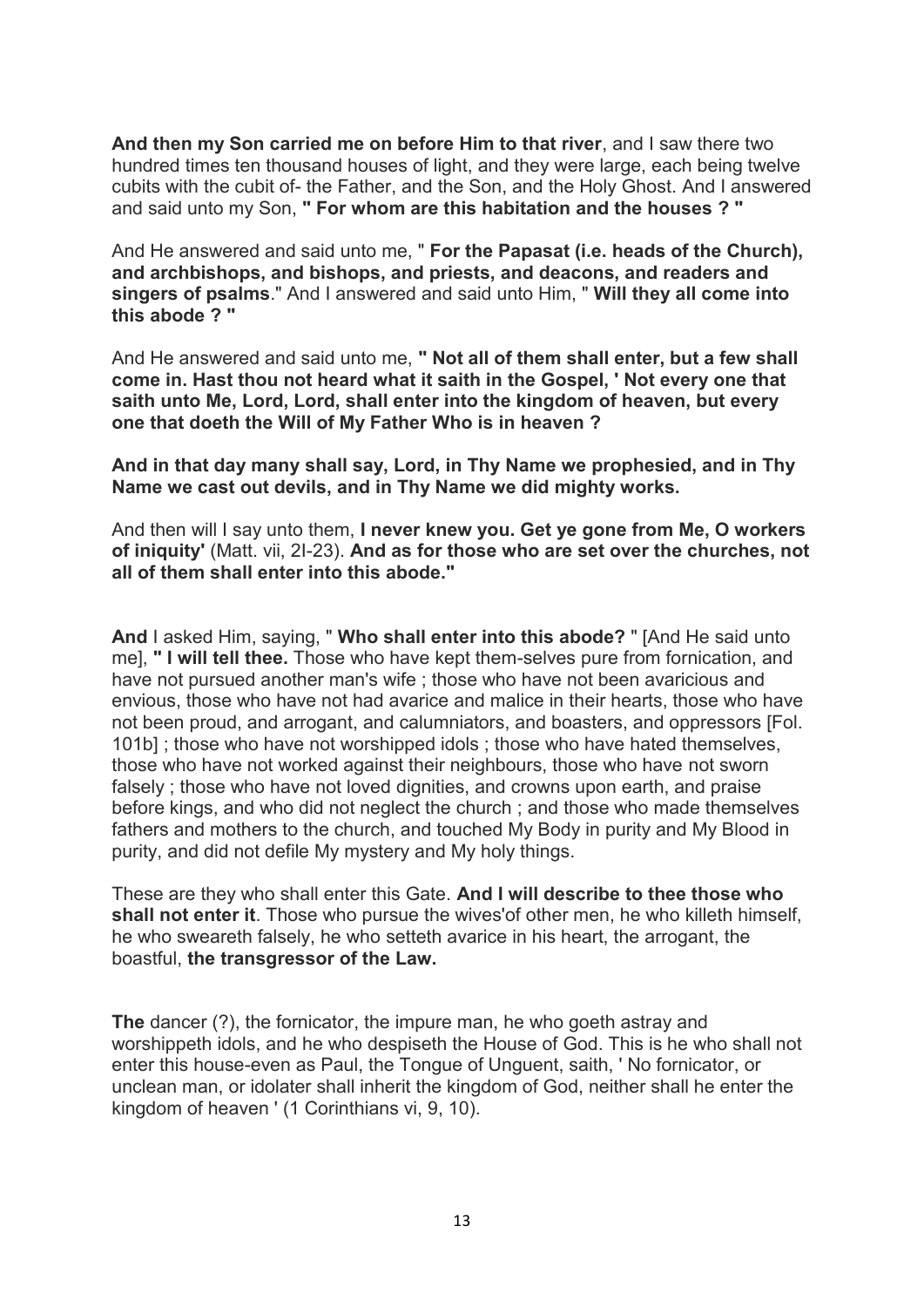And it also saith in the Gospel, '**Enter in at the strait gate, for difficult and narrow is that which leadeth to life, and few there be that find it. But broad and spacious is that which leadeth to destruction, and many are those who find it and enter in [through] it' (Matt. vii, I3, I4). And again it saith, 'Many are called and few are chosen ' " (Matt. xx, I6).**

**And** when He had said these things He took me and carried me up to the Heavenly Jerusalem. And I saw there a sanctuary of light, and a pavilion of light, and a tent covered over with fire. And I saw there a man, and he shone with a light seven times brighter than that of the sun. **And in his hand he held an instrument of music with strings (harp ?) and a lyre, and he stood in the gates of Jerusalem and played his harp, and struck his lyre and made the foundations of the Garden to shake.**

And when I entered the courtyard of that house he came to me and embraced me and kissed me, saying, " **Blessed art thou, MARY, and blessed is the Fruit of thy womb. Blessed are the eyes [Fol. 102a] that see thee."** And I answered and said unto my Son, **" Who is this that saluted me ? "**

And He answered and said unto me, " **The name of the man who embraced thee is David."** And I heard him saying, "**Hallelujah, Hallelujah, Hallelujah."** And when he spake thus all the saints cried out with the mouth, saying, " David." And I answered and said unto my Son, " Will [this] cease with the voice of David**?** "

And He answered and said unto me, " **Without the word of David the praise of heaven and earth would not be complete**." And I answered and said unto Him, **" What doth it mean ? " And He said unto me, " It meaneth 'song'** (?)." And I answered and said unto Him, " If one crieth out Hallelujah, Hallelujah, Hallelujah, doth it become all ad-vantage to him **?** "

And He answered and said unto me, **" If he crieth out with boasting it will be of no benefit to him.**

**But** if he crieth out with purity of intent, with-out any hesitation through inertness, his song shall be with that of the hosts of heaven."

And I answered and said unto Him, " **Supposing a man be sick or suffering, or sleepy, if he saith Hallelujah, Hallelujah, Hallelujah, will it be [reckoned] a sin to him ?** "

And He answered and said unto me, " If he be sick, or suffering, or sleepy, and he say these words it will not be [reckoned] a sin to him, for he doth not do so boastingly."

**And the interpretation of the phrase is Hallelujah to the Father ; Hallelujah to the Son ; Hallelujah to the Holy Ghost. Now the ground-meaning of the phrase is Glory be to the Father ; Glory be to the Son ; Glory be to the Holy Ghost, Who is One in His Being for ever and ever. Amen.**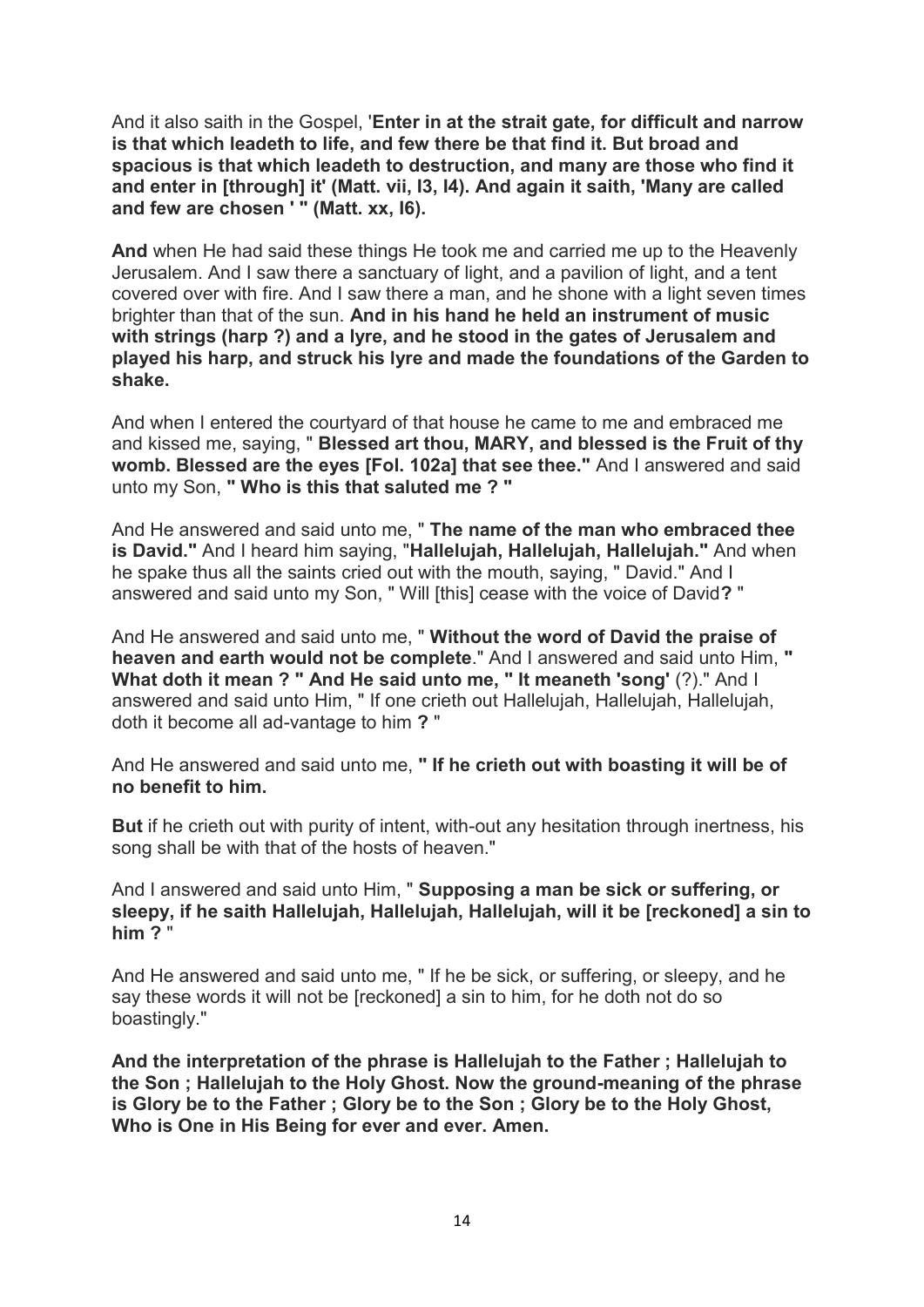**And** then He took me up and carried me on to the city, and brought me to the **City of God**. And He showed me a shilling city which was built in [the form of] the flower of a rose, whereof the boundary and the end (i.e. extent) and the riches cannot be known. And its splendour was seven times more than that of the heavens.

And in it were apparel of gold and silver, and necklaces (or, collars) of gold, and crowns of gold. And [Fol. I02b] I answered and said unto my Son, " **For whom is this abode [prepared] ? "**

**And He answered and. said unto me,** " For those who have rejected and hated this fleeting world, for those of the monks who have forsaken riches and desire. **None hath knowledge of this city and habitation, neither the angels nor the archangels**.

#### **And the priests of heaven shall enter therein and shall . . . the gates thereof. And none shall enter therein except Myself, and My Father, and the Paraclete.**

And do thou enter into it and take shelter therein, and it shall be thy city, and three thousand angels shall minister unto thee." And I answered and said unto Him, **" Will all the monks come into this Gate ?** "

[And He answered and said unto me, " **There shall enter] only those who have kept themselves pure from the filth of fornication, and those who have rejected and hated this fleeting world, and those who have not Ioved the riches of honour, and possessions, and all desirable thing of the world, and self, and pleasure, and the jests of the theatre, and the laughter of fools, and the chatter of idle folk ; and the man who was not prone to anger, and the man who was not a drunkard, and the man who was not proud or boastful, and the man who did not make accusations and did not stir up strife, and the man who was not apathetic (or, sluggish), and the man who ceased not praying during the hours of the day and night.**

**Hast** thou never heard that the book saith, ' **Nothing harmeth the monk more than abandoning prayer ' ?** And also, ' **The monk who hath nothing is better than the monk who is not a giver of alms ?** '

And Paul saith also, **' To me the world is dead, and I am dead to it ' (Galatians vi, I4).** And he also saith, 'In heaven our city ' (2 Corinthians v, i ; Hebrews xii, 22). Arid [the sum of] all this which I have said unto thee is the monk who is perfect shall come into this Gate." And I answered and said unto my Son, **"And who are they who shall not come into this Gate?** " And He answered and said unto me, " I will tell thee.

**Those who shall not come into this Gate are the proud,** the irascible, the boasters, the men who feigned sickness, men who complained at all times, men who were crazy, vilifiers, evil men, men who cherished hatred, false men, deniers [of Christ],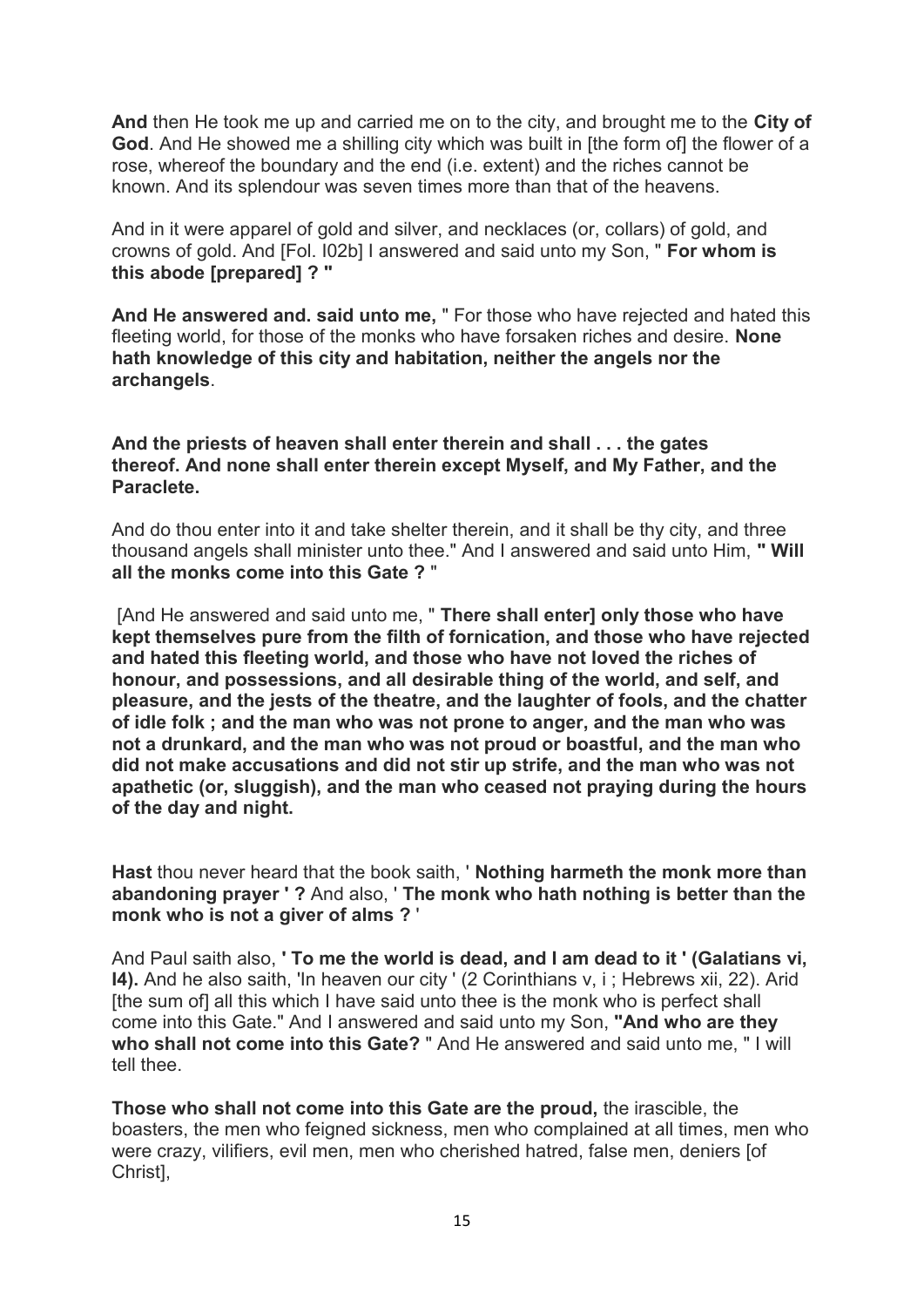scoffers, men who acted like fools (or, madmen), fornicators, men who were unclean, men who swore falsely, shepherds who hated their flocks because of their fornication ' flocks who hated their shepherds because of their love for women, sorcerers who slew their brethren with the tongue of violence and fraud and were like unto the monks who became idolaters and worshipped false gods, men who rode horses (**horse-soldiers ?),** men who sought vengeance, men who had abundance and demanded more [Fol. I03a], lovers of riches, lovers of dignities, lovers of selfgratification and pleasure, lovers of the world, those who committed fornication after they had adopted the garb of the monk, those who drowned themselves in wine, those who hated their neighbour, those who slew their neighbour through envy, the eaters of flesh who were without flesh (sic) with-out measure, those who drank blood without stint, those who knew not fasting, lovers of sleep, haters of fasting and prayer, those who made plans to eat and to drink, and those who said, ' a feast today.' **These are they who shall not enter this Gate."**

# **The Vision of Hell**

**And** He answered and said unto me, **" Come, let us go towards the west also, and I will show thee where the souls of the sinners and the men of deceit live." And He took me up and carried me towards the west, and He brought me to the boundaries of earth and of heaven.**

**And I saw a large court of light wherein was no darkness, and it was filled with a river of fire.** And I answered and said unto Him, " What is the explanation of this river, and who are they who dwell in this river **?** " And. He answered and said unto me, **" These were not wholly cold (?), and they were not poor."**

**And I looked there and I saw many people, men, women, young folks and children.** And I looked again, **and I saw some men who were immersed [in the fire**] up to their breasts, and some were immersed up to their lips, and some up to their skulls.

And when I saw these people I answered and said unto my Son, " **Who are these ?** And who are these who are immersed up to their knees And He said unto me, " **These are they who were sluggish at the time of prayer, and not [only] at midnight. [Hearken to what] I am going to say unto thee.**

**At midnight all creation prayeth to God, and at dawn all creation giveth thanks unto Him because the night hath passed and the day hath come,** and in the evening they thank Him also for the third, and sixth, and ninth hours of the day, and [pray for] sleep in the night hours. **Because these people were sluggish and neglected prayer this is their doom for ever and ever.**

**Those who are immersed up to their navels are the men who committed fornication with women in church,** and those who are immersed up to their necks are the men who uttered cruel words in church, and those who are immersed up to their breasts [Fol. I03b] are the men who uttered words (i.e. con-versed with friends) after they had received the Offering, without making them to be refreshed, either with bread or water.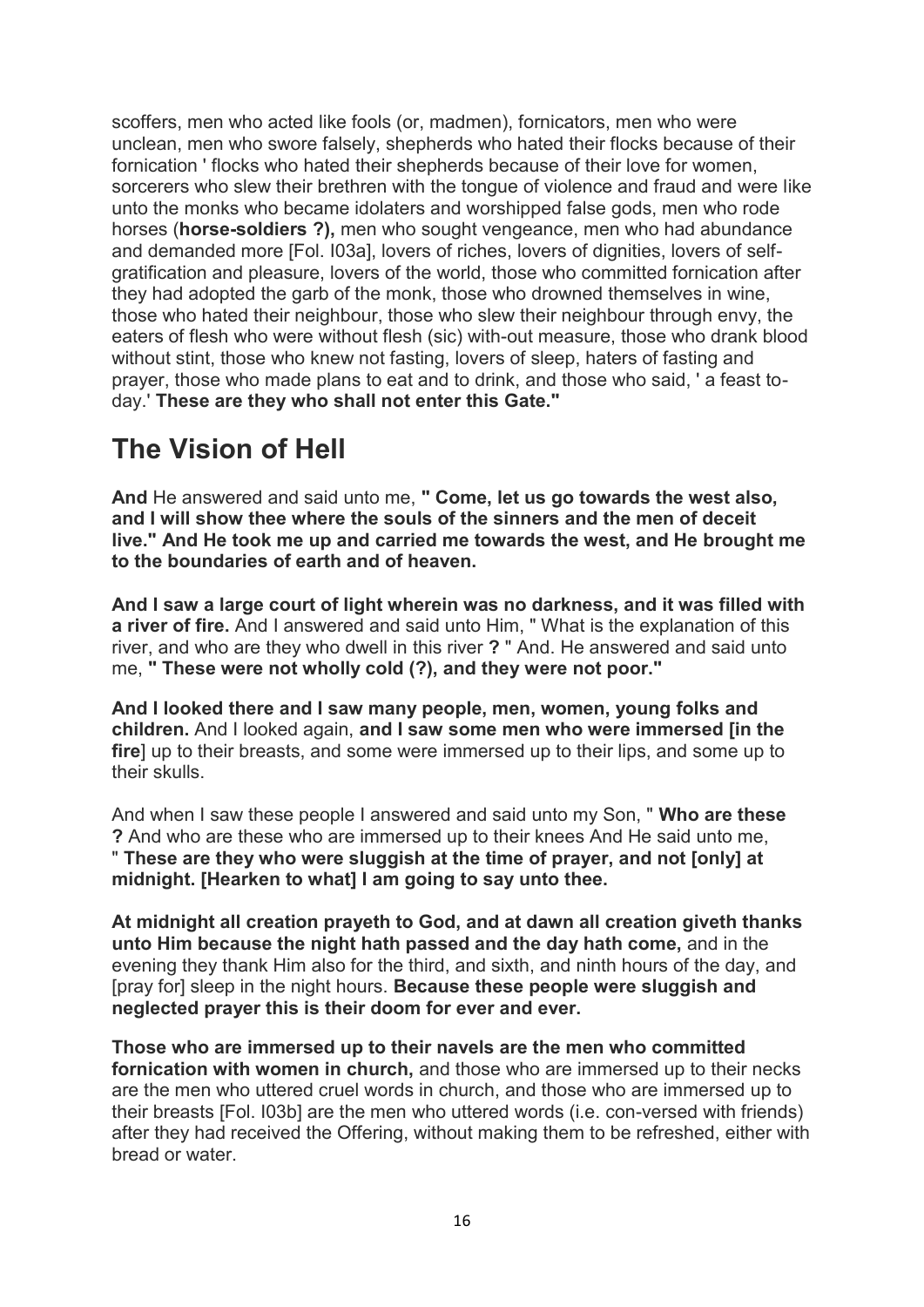**And those who are immersed up to their lips are those who vilified their neighbour in church. And those who are immersed up to their skulls are those who winked with their eyes and nodded derisively in church."**

**And then I saw a great yawning abyss, and if a soul fell down to a depth of fifty thousand cubits it did not reach the limit of that abyss.** And I asked my Son, say-ing, " **For whom is this doom [decreed] ?** "

And He answered and said unto me, " For those who committed fornication with their father's wives ; and for those who committed fornication with their sisters, or with their daughters, or with their sons' daughters, or with the wives of] their friends, or their daughters ; and for those who lay with men as with women ; and for those who committed fornication with the wives of their sons or with the wives of the sons of their sisters ; and for those who committed fornication with a pregnant woman or with an unclean woman; and for those who committed fornication with a evil woman, or with a Muhammadan woman, or with a Jewish woman ; and for those who committed fornication with beasts, or with horses, or with a mule, or an ass, or a camel, or with any animal whatsoever ; and for those who committed fornication within the precincts ; and for the wife of the priest who committed fornication with another man, and the priest who committed fornication with a woman. **These are they who shall enter this abyss, and this shall be their punishment for ever."**

**And** then I saw another punishment. **I saw an old man, and fourteen cruel angels of darkness were carrying him along, and they brought him into the river of fire, and the river of fire engulfed him.**

**And the angels set him upon a throne of fire, and the fire flared about him as far up as his breast, and they hurled red-hot darts into his sides, and they poured fire over him from out of a vessel.**

And when I saw this I Wept bitterly, and I cried out with many cries, and I said unto my Son, " **What is the name of this man ?** "

And He answered and said unto me, " **His name is 'Papas'."** And I answered and said unto Him, " **What hath this priest done that this most awful punishment is decreed for him ?** "

**And He answered and said unto me, " In My Law and Commandment [Fol. I04a] he did not celebrate the Holy Mysteries; he handled [them] not in purity ; and he did not lift up the Offering in purity. He brought his days to an end in fornication and uncleanness.**

**He did not house the pilgrim, He loved not the poor and needy, he devoured the first-fruit offerings ; and he neither fed the hungry nor gave drink to the thirsty**. **This shall be his punishment for ever."**

**And I looked again to that abyss and I saw a man whom the angels of darkness smote until he fell down upon his face ; and the blood was pouring out of his mouth. And the angels cast him into that river [of fire] which rose up round about him to his breasts.**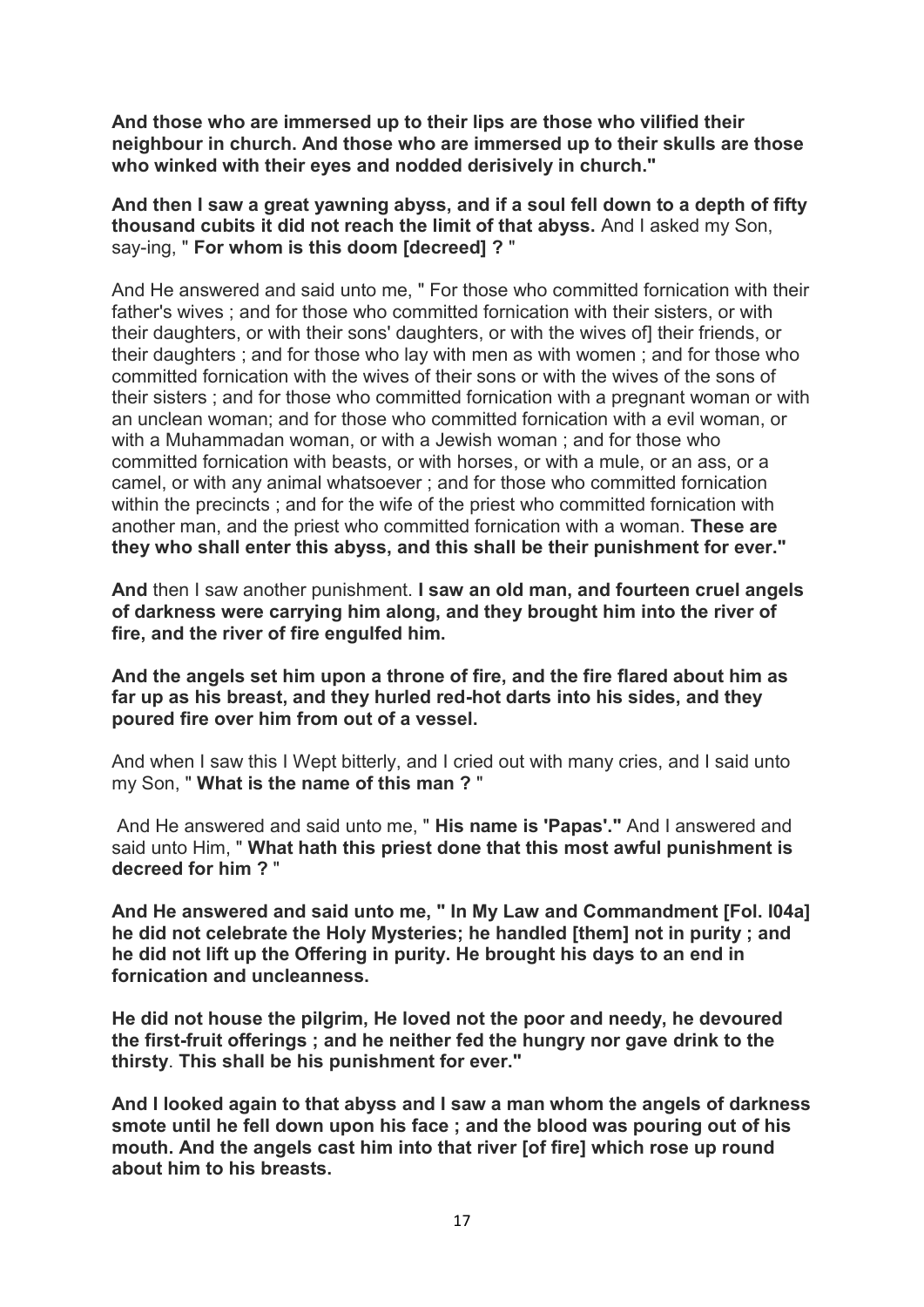And when He said, Have mercy upon me, there is none to have mercy' I answered and said unto my Son, "**What is the sin of this man ? And what is his name ?** "

And He answered and said unto me, " **His name is 'Deacon,**' **and his sin I will declare unto thee. In My Commandment he hath not walked ; he was not devoted to the Church ; he did not hold My Blood in purity; and he did not walk purely in the Sanctuary.**

**He did not feed the hungry with his food, he gave the thirsty no drink from his cup, he did not clothe the naked with his apparel, and he neither prepared for burial the pilgrims who died [on the road] nor buried them. This [river of fire] shall be his punishment for ever."**

**And I saw further on in that river a great and majestic man, and the angels of darkness seized him, and cast him into that river of fire which rose to his breast. and they were beating him with stones of fire (i.e. red-hot stones), and scourging him with rods of lightning.**

And when I saw this I cried out and wept bitterly, and I answered and said to my Son, "**What is his name?**

And He answered and said unto me, " '**Archbishop I will tell thee what his sin was. He did not show forth the Faith of the Trinity; and everything I commanded him [to do] He did not ; and he did not administer the Law of the Canon. And this shall be his punishment for ever."**

**And behind him I saw the river of fire, and I saw a man whom [the angels of darkness] were dragging along with ropes of fire, and they were making the river (or, sea) of fire to flow up about him, and they were buffeting him and saying unto him,** " **Since it fell to thee to break the Bread, why dost thou hunger ?**

**Since it fell to thee to pour out of the Cup, [Fol. I04b] why dost thou thirst now ? And since it fell to thee to slaughter the Lamb, why art thou not filled with the flesh there-of ?** "

And I answered and said unto Him, **What is the name of this man? And what is his sin?**

And He answered and said unto me, " **His name is 'Priest,**' **and his sin is great ; I will tell thee. Though He was a priest He did not walk in the work of his priesthood. And He did not keep himself pure from fornication, and He brought his days to an end with jesting and idle talk and sluggishness**. **And this shall be his punishment for ever."**

**And I also saw another man whom the angels were bringing along, and they were beating his face with rods [made] of lightning, and his face was blackened (or, scorched) by the fire, and they cast him into the river of fire which rose up about him to his breast.**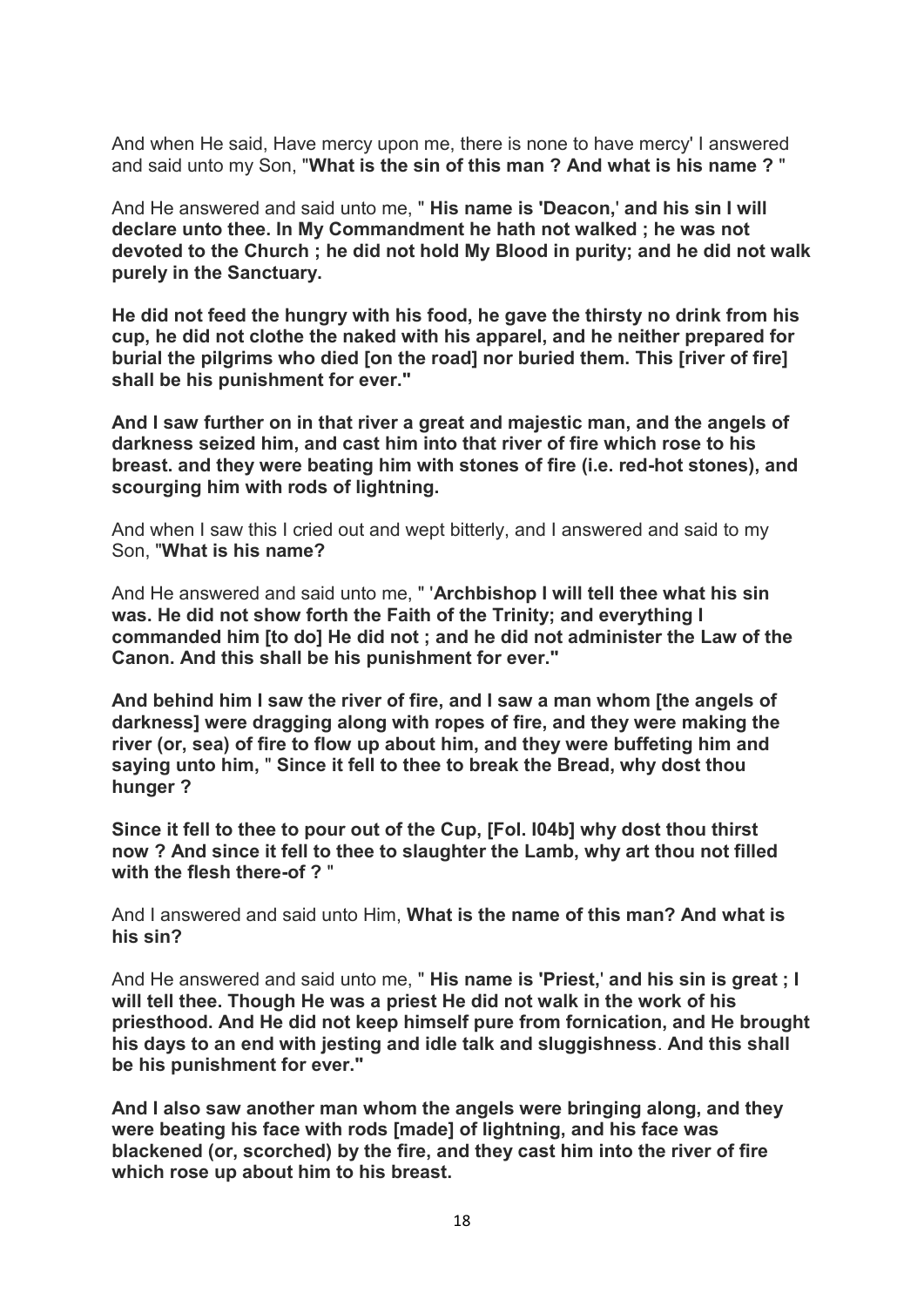**And they were cutting out his tongue with a razor of fire, and his nose with a sword of fire; arid when he said " Have mercy upon me,**" there was none to show mercy to him. And when I saw this I wept bitterly and I cried out with many cries.

And I asked my Son, saying, " **What is the name of this man ?** " And He said unto me, " **It is ' Deacon**, '**and I will declare his sin unto thee. He did not keep the Law of the Canon which I appointed, and he would not sing at My Offering, and he dwelt amid tumult and revelry and fornication, and He loved not the church, but was sluggish and arrogant and boastful. And this shall be his punishment for ever."**

**And I also saw many men scattered about like ashes in the fire**, **and they were suspended upon pillars of fire,** and I asked my Son, saying, **" Who are these men ?** " And He said unto me, **" These are the men who worshipped the gods, the sun, and the moon, and the stars**. **And this shall be their punishment for ever."**

**And I saw other men in the river of fire, and worms were gnawing them,** and I asked my Son, saying, **"Who are these men ?** " **And He said unto me, " These are they who were sated with food and gold, and who put their confidence in their riches, and who allowed the poor and needy to cry out [in vain]. And as Paul said, 'Those who wish to be rich shall fall into great sin' (1 Timothy vi,9). This shall be their punishment for ever."**

**And then I looked and I saw [many] virgins who were arrayed in darkness, and they had chains of fire tied about their necks [Fol. 105a] and [the angels of] darkness were dragging them into the river of fire.**

And I asked my Son, saying, **" Who are these that are in such great tribulation ?** " **And He said unto me, " These are they whose fathers could not make them to observe the law of men, and who lost their virginity either in the field or on the way-side**. **And this shall be their punishment for ever."**

**And** then I saw other men hanging upon [pillars of fire], and their hands and necks were bound with chains of fire, and [the angels of darkness] were setting them in a place of darkness where there was weeping and gnashing of teeth. And I asked my Son, saying, " **Who are these men ?** "

And He said unto me, **" These are the Kings, and governors, and judges of the earth who devoured the possessions of others, and the possessions of the orphans and widows. They magnified themselves of this fleeting world, and gloried in that which could not in any way profit them; even as the Book of the Wise Man saith, 'Wholly vanity is the dwelling in this fleeting world ' (Ecclesiastes ii, I4). And this shall be the punishment of the rich ones of the earth for ever."**

**And then I looked again and I saw other people hanging upon pillars of fire, and [the angels of darkness] were afflicting them; and panthers of fire were biting through their throats, and lions of fire were crushing their legs.**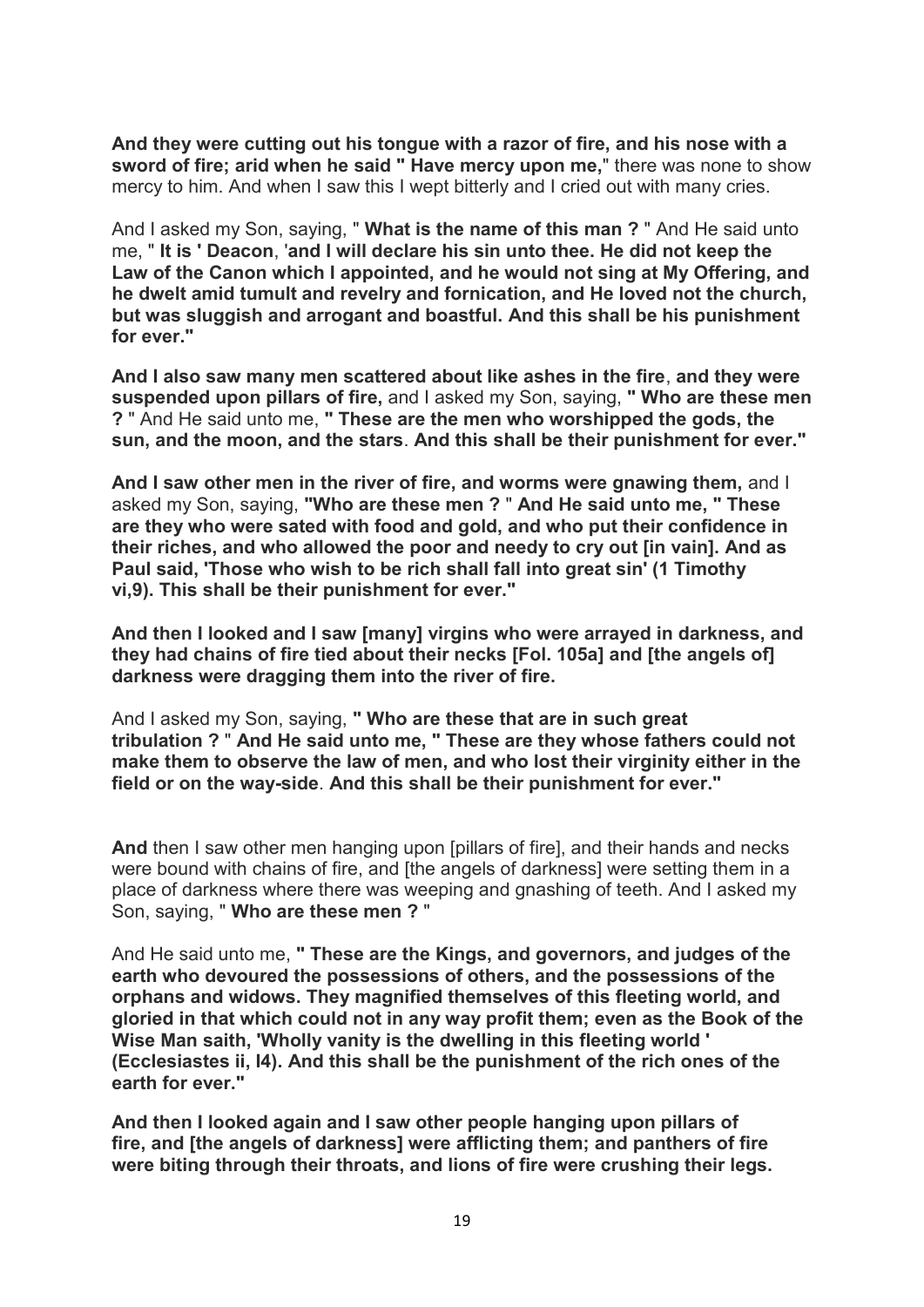**And when I saw this I wept bitterly, and I asked my Son, saying**, " **Who are these men? "**

And He answered and said unto me, " **'these are the nuns and widows who went outside the Law of the Canon, and destroyed their virginity after they had adopted the holy garb, and falsified that which ought not to be falsified, and rejected that which ought not to be rejected.**

**And when they conceived they killed their babes (i.e. procured abortion), and poured out their blood on the earth, and when they brought forth children they killed them with their own hands. And their fathers gave poison to their mothers. And these babes cry out be-fore the throne to My Father, saying**, **'Whether we were to do evil or good they did not let us grow up. One half of us they cast to the dogs, and the other half to the swine.'**

**And when we heard these words, I and My Father and the Paraclete were angry, and We commanded TeImeyakos [Fol. 105b] to set them in a beautiful habitation.**

**And this shall be the punishment of their fathers and mothers for ever.**" **And I asked my Son, saying, " If they had repented wouldst Thou not have had mercy upon them** ? " And He said unto me, " Verily, verily, I say unto thee, if they had repented with a ready heart their sins should have been remitted to them. **But inasmuch as they did not repent they must be requited with their punishment.**

**And as for their shepherds, if they did not rebuke them they shall find with Me blame and punishment, and their punishment shall be like unto that of Eli and Pola. Eli did not admonish his sons, and Pola sold his children for a little of the food that passeth quickly away.**

**And moreover they resemble Esau who sold his right as firstborn for a mess of pottage (or, for one meal) and his posterity for an ox (Genesis xxv, 33). And these shepherds have sold [themselves], even as Paul saith, 'They serve their bellies and not Christ ' " (Romans xvi, I3).**

**And then I saw [men] suspended on pillars of fire, and a flame of fire was driving them hither and thither;** and there were in front of their eyes many kinds of fruit and some pure, sweet water. And when they wished to eat some of the fruits and to drink of that water, they could not reach them, and neither fruit nor water entered their mouths. And when I saw [this] I was exceedingly sad and sorrowful, and I asked my Son, saying, **" Who are these men?** "

And He said unto me, " **These are they who rejected fasting, and they reduced the fasts and made haste to do them away, whether it was the fast of the fourth day, or the' fast of the eve of the Sabbath, or the Great Fast [of Lent]. And this shall be their punishment [for ever]." And He answered and said unto me,** " **If they had fasted two days they would have obtained remission of their sins.**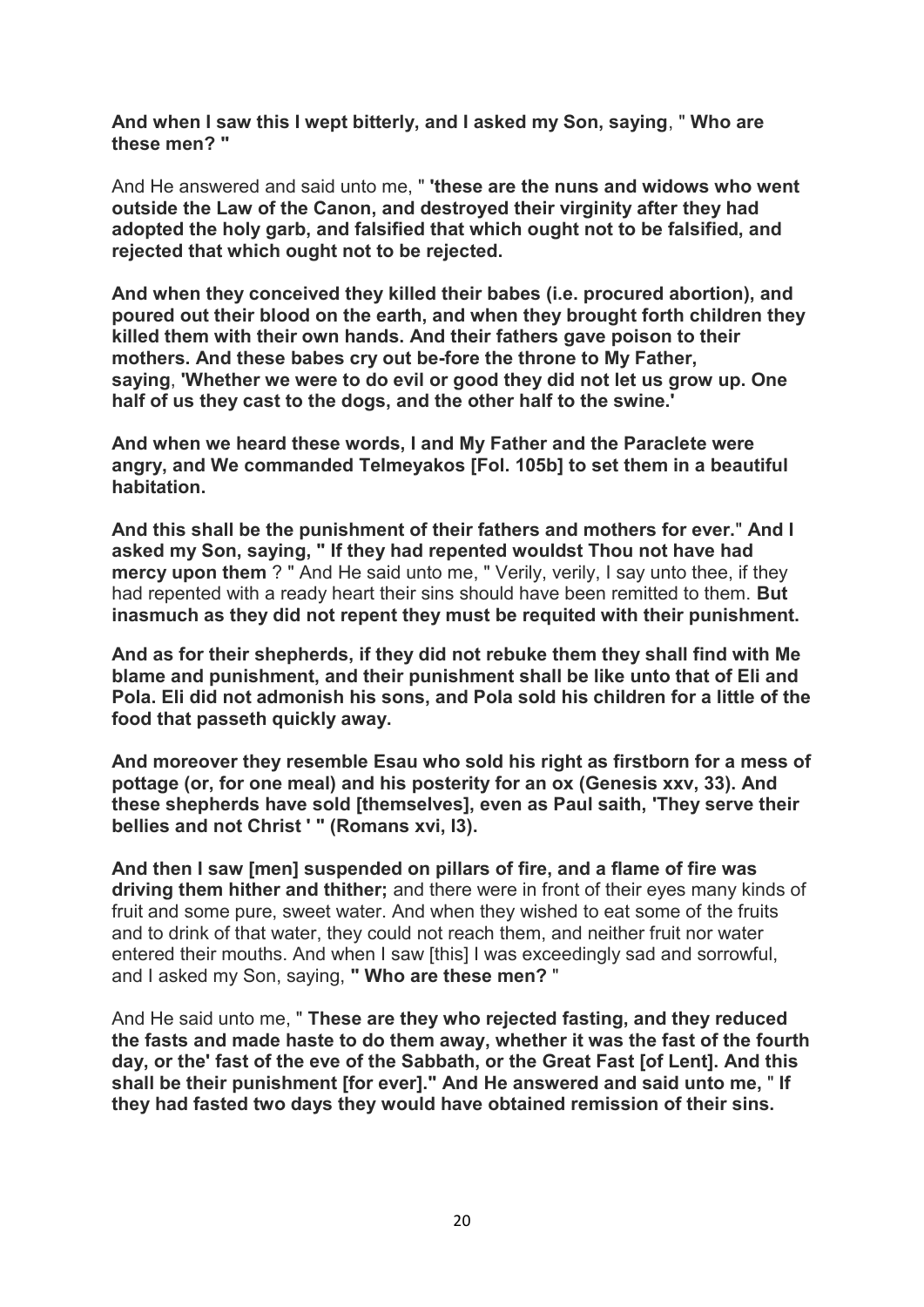**And then I saw men with their hands cut off**, **and a flame of fire moving them hither and thither, and I asked my Son, saying**, "**Who are these men ?** " **And He said unto me, " These are they who wrote papers (deeds or documents), and who cut off portions of them. This shall be their punishment [for ever]."**

**And then I saw men whom [the angels of darkness] were smiting with flames of fire, and whom they were bridling with bridles of fire**. And I asked my Son, saying, " **Who are these men?** " **And He said unto me, These are they who cursed their neighbours and abandoned their brethren. When the angels cursed Adam they fell down from their exalted place [Fol. 106a]. This shall be their punishment for ever."**

**And then I saw a pit, the inside of which was full of bitumen and sulphur ; there was no light therein and it was full of darkness, and I saw there many men with their hands and feet cut off.** And I asked my Son, saying, " **Who are these men ?** "

**And He said unto me, " These are Muhammadans, men who do not believe that I was born of thee, and they do not believe in My baptism, or in My Resurrection and Ascension, or in the Father and the Son and the Holy Ghost. This shall be their punishment for ever."**

**And then I saw other men with sulphur and fire issuing from their mouths, and there was a scroll of fire hanging from their necks. And I asked my Son, saying,** " **Who are these men?** "

And He said unto me, " **These are priests, the teachers of the Book of Psalms, who made the song of praise to cease in [their] churches. This shall be their punishment for ever.**"

**And then I saw a man whom four angels were holding suspended with ropes of fire, and his feet were in the air and his head was below, that is to say, he was hanging head downwards, and they were suspending him on spears of fire which pierced his face. And when the angels loosed the ropes of fire from his feet he fell down into the fire**. And I asked my Son, saying, **"What is the name of this man, and what is his sin ?** "

And He said unto me, " ' **Priest ' is his name, and his sin I will describe unto thee. He did not bring incense and offering on the day of the Sabbath of the Christians in purity, and he was sluggish and arrogant."**

**And** I answered and said unto my Son, **"At what time dost Thou wish [men] to bring sacrifice and offering, O my Son?** " And He answered and said unto me, " On the day of the [Christian] Sabbath I wish them to bring the Offering at daybreak ; on the Jewish Sabbath at the third hour.

Hast thou not heard that He said, ' **I did not come to destroy the Law and the Prophets but to fulfil them' ?** (Matt. v, 17).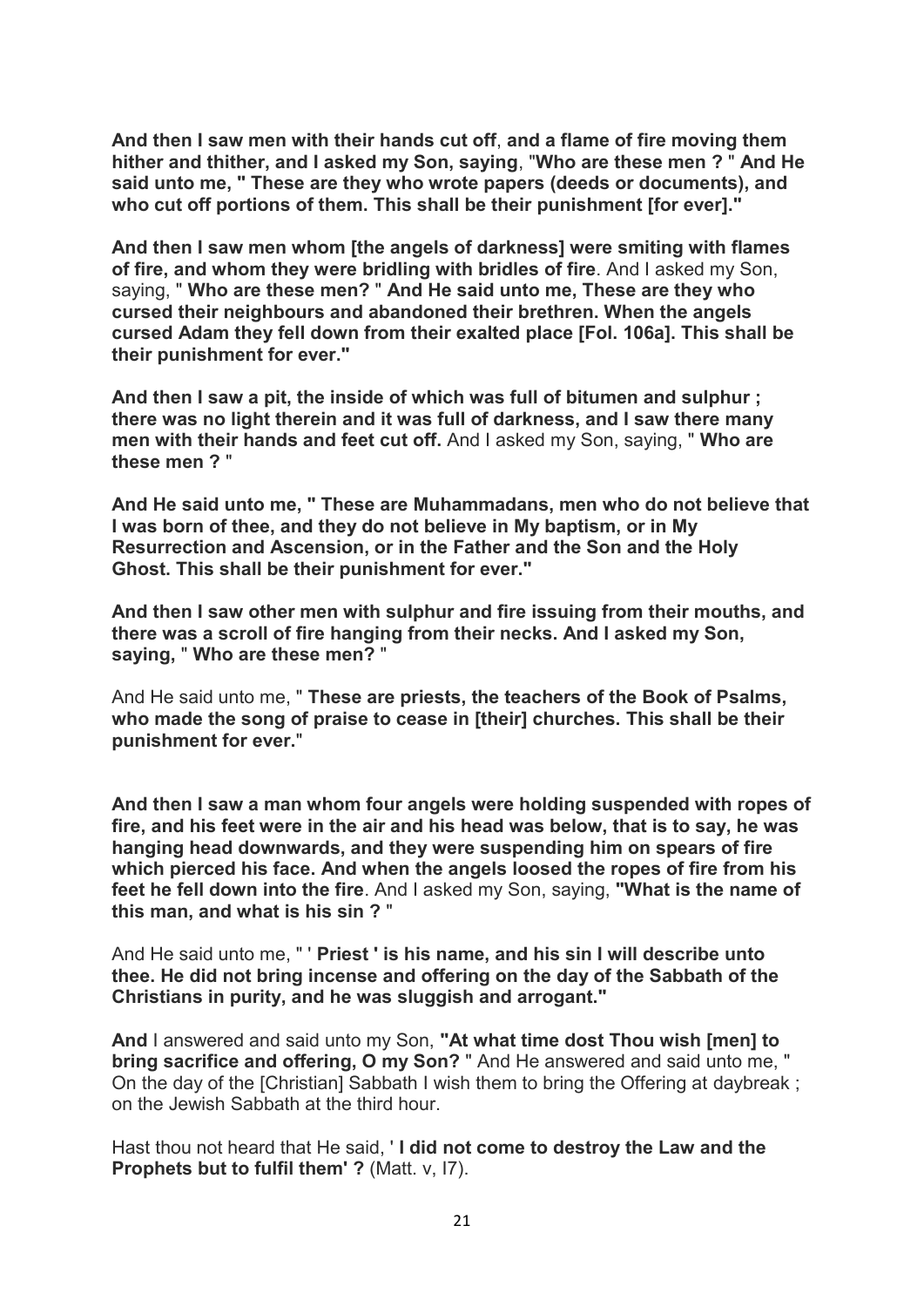Now, I did not destroy (or, abolish) the first Sabbath without [setting] a day [in its place]; and as for the other Sabbaths let them hold them in honour like the First Day of the Week."

**And I also saw a man whom the angels of darkness] were bringing low with darts of fire.** And I. asked my Son, saying, **" What is the name of this man, land what is his sin ?** " And He answered and said unto me,] **"His name is ' Deacon, and his sin I will describe [Fol. 106b] unto thee. He did not bring in a pure sacrifice quickly on the First Day of the Week**. **This shall be his punishment for ever."**

**And again I looked at that river of fire and at the place where a pit of fire had been dug. And I saw there men and women, and they were immersed in it up to their necks, and there were serpents and vipers of fire in every part of their hearts, and four angels of darkness were piercing them with spears of fire.**

And I wept bitterly and cried out loudly, and I said unto my Son, " **Who are these people ?** " And He said unto me, " **They are monks and nuns who did not walk in My path, and did not follow in**

**MY footsteps, but made their days to pass in fornication. This shall be their punishment for ever."**

**And again I saw Jahannam sealed with seven seals**. And my Son cried out, saying, **" Open ye the doors of Jahannarn that MARY, My Mother, may see."**

**And when those doors had been thrown open and I had seen [Jahannam] I was afraid and terrified, and I said unto Him, " What is this river ? "** And He said unto me, " **Its name is Jahannam."** And I answered and said unto Him, " **Who are they who dwell therein?** " He said, **" These are they who said that the Son of God was not ; this shall be their punishment for ever."**

**And when all those who were under torture saw me, they cried out, saying, " Blessed art thou, O MARY, and blessed is the Fruit of thy womb. Blessed are the eyes that see thee."**

**And I answered and said unto my Son, " Have mercy upon them for my sake, O my Son; there is no man without sin."**

**And my Son answered and said unto me, " From the eve of the Sabbath (i.e. Sunday) until the second day of the week dawneth, the sinners [in Jahannam] shall have respite from their torture."**

**And our Lord said unto me, " Be not thou sorrowful, O My Mother ! He who hath celebrated thy com-memoration, or hath called upon thy name, or who Hath built a shrine to thee, or hath written the history of thy words, on him will I show mercy to the twelfth generation for thy sake, O thou who didst give Me birth.**